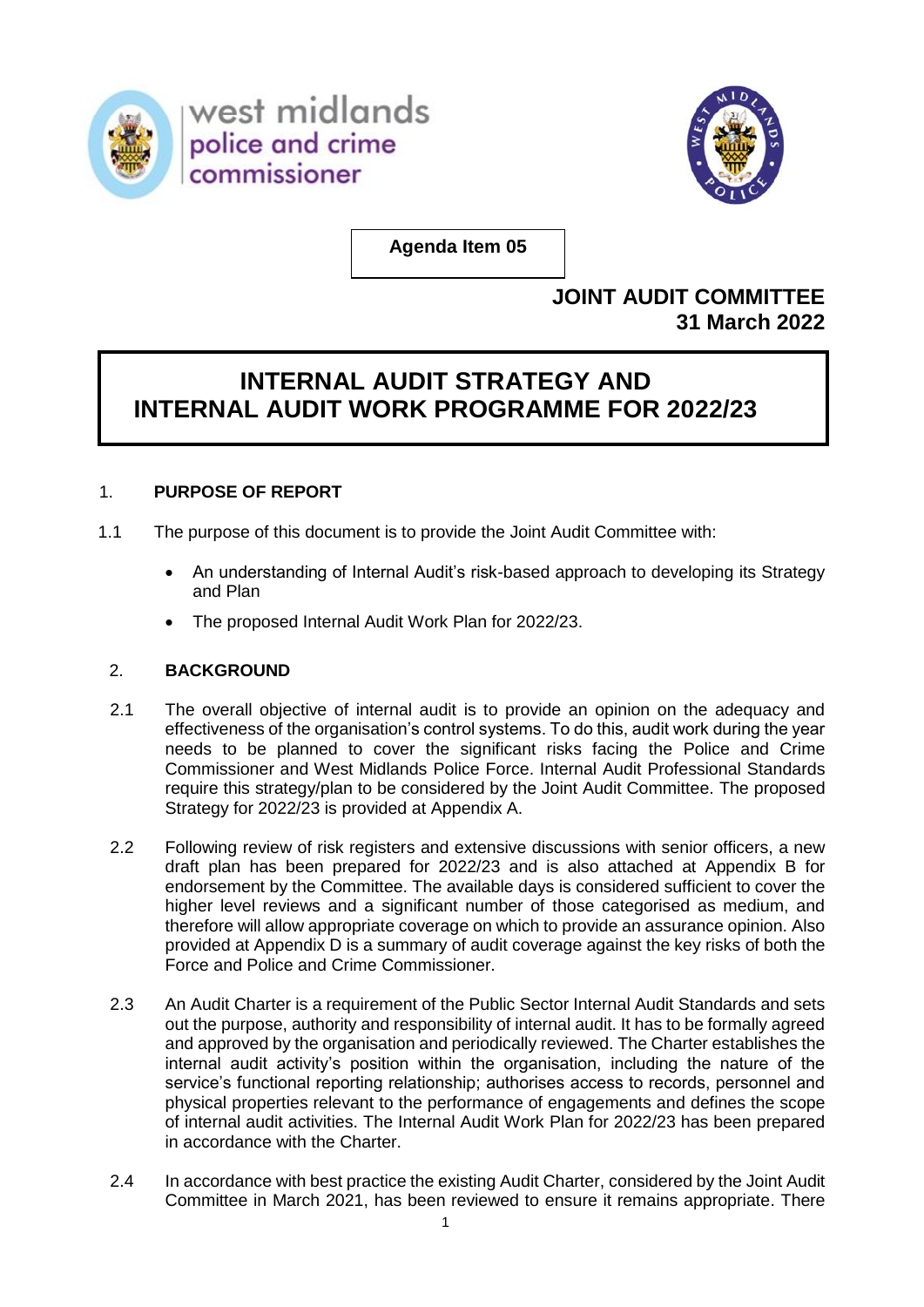are no changes required to the Charter at this time. The Charter is attached at Appendix E for information.

## **3 RECOMMENDATIONS**

- 3.1 The Committee approves the proposed Internal Audit Strategy and Internal Audit Work Programme for 2022/23.
- 3.2 Note that no changes are required to the Internal Audit Charter.

# **CONTACT OFFICER**

Name: Lynn Joyce Title: Head of Internal Audit

# **BACKGROUND DOCUMENTS**

None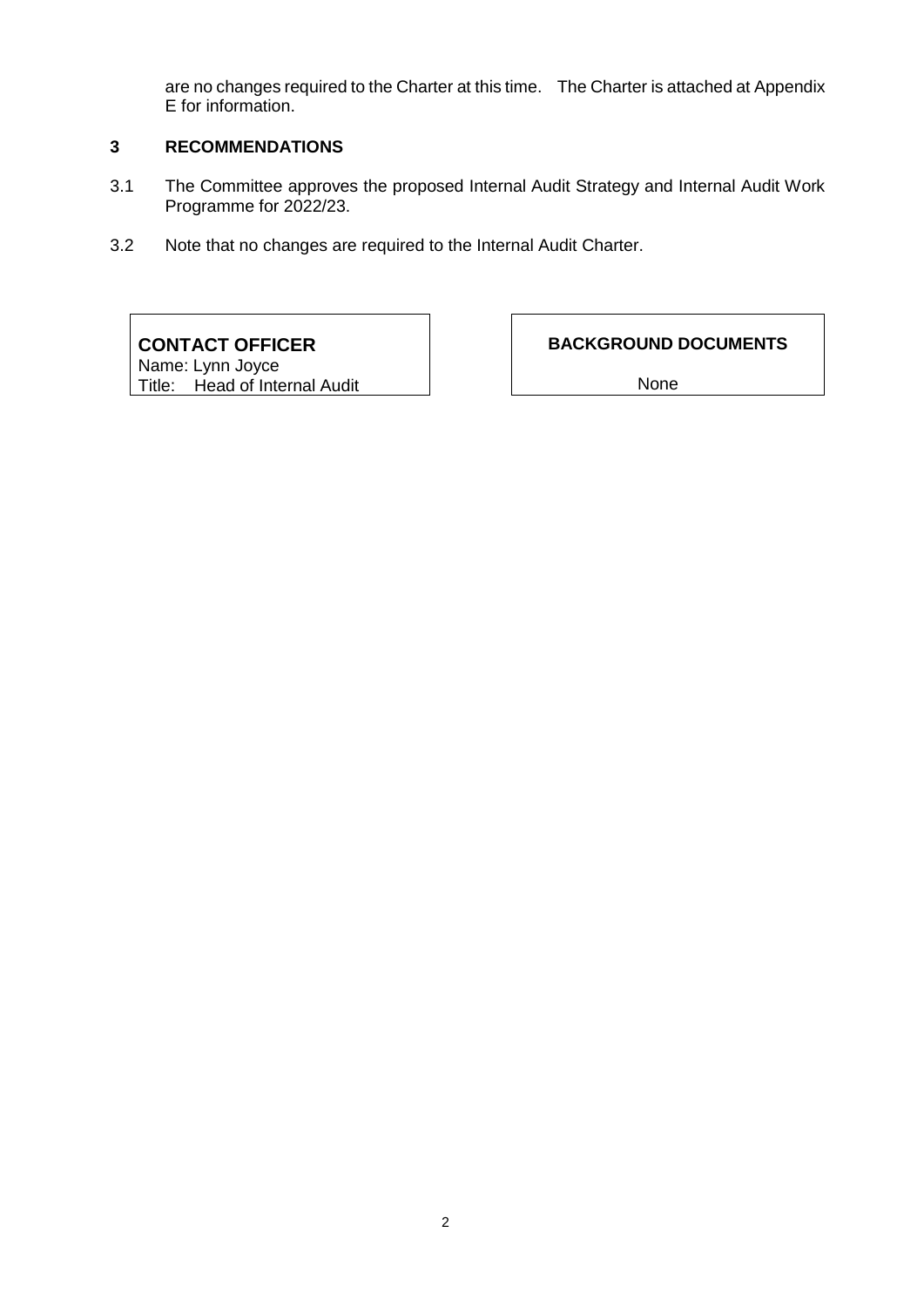# **Internal Audit Strategy**

This document sets outs the Internal Audit Strategy 2022/23 for the Police and Crime Commissioner and West Midlands Police Force. These services are provided by the Joint Internal Audit Service. This document complements the Audit Charter.

# **\_\_\_\_\_\_\_\_\_\_\_\_\_\_\_\_\_\_\_\_\_\_\_\_\_\_\_\_\_\_\_\_\_\_\_\_\_\_\_\_\_\_\_\_\_\_\_\_\_\_\_\_\_\_\_\_\_\_\_\_\_\_\_\_\_\_\_\_\_\_\_\_\_\_\_ Services**

All organisations face risks in every aspect of their work: policy making, decision taking, action and implementation, regulation and spending. The different types of risk are varied and commonly include financial risks, IT risks, operational risks, physical risks to people and damage to the organisations reputation. The key to an organisations success is to manage these risks effectively.

The management of risks is the responsibility of every manager – the role of the Joint Internal Audit Service is to support managers by providing the following services:

## **Assurance**

We develop and then deliver a programme of internal audits to provide independent assurance to senior management and the Joint Audit Committee members that significant risks are being addressed. To do this, we will evaluate the quality of risk management processes, systems of financial, management and operational control and governance processes and report this directly and independently to senior management.

In accordance with regulatory requirements a risk based audit approach is applied to most individual assurance assignments. We give an opinion on how much assurance systems give that significant risks are addressed. We will use four categories of opinion in 2022/23:



A report, incorporating an agreed action plan, will be issued for every audit, the results of which are also reported to the Joint Audit Committee. To assist managers in addressing areas for improvement, recommendations will be made, which are classified as:



# **Advice**

The organisation<sup>1</sup> will continue to face major changes in systems, processes and procedures over the coming years and we are able to support the organisation and provide advice, where required, on the control implications of these changes. The role of the internal audit service is to act as a critical friend and challenge the design of processes to reduce the risk of failure. It

l <sup>1</sup> Organisation throughout refers to the Police and Crime Commissioner and West Midlands Police Force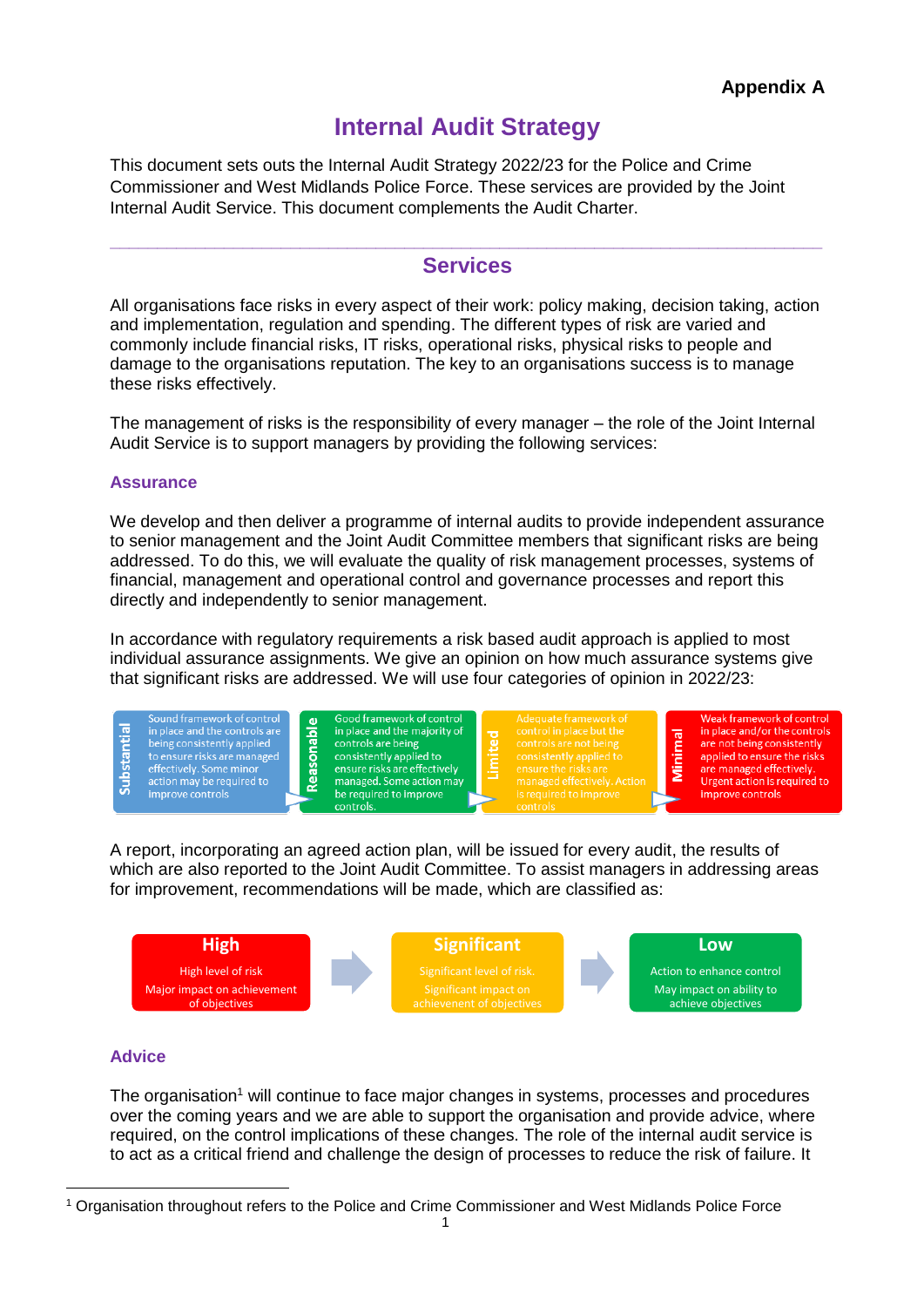is more constructive for us to advise on design of processes during the change process rather than identify problems after the event when often it is too late to make a difference. By doing this we are able to challenge current practice and champion best practice, so that the organisation as a whole achieves the objectives set in the Police and Crime Plan and Force's This Work Matters Strategy.

## **Irregularities**

It is the responsibility of every manager to have systems in place to prevent and detect irregularities. The service liaises with the Professional Standards Department in respect of the investigations into allegations of fraud and corruption. Whilst investigations will predominantly be undertaken by the Professional Standards Department, the relevant senior manager/ member of Executive Team, in consultation with the Head of Internal Audit, should take all necessary steps to prevent further loss and, if necessary, to secure records and documentation against removal or alteration. This service helps foster the anti-fraud approach of the organisation.

## **Counter Fraud**

The service also undertakes specific counter fraud work, which involves checking large numbers of transactions, for example, travel claims, credit card expenditure, fuel card usage, to identify errors and potential frauds. This is time-consuming work and thus the number of exercises that can be undertaken is very limited.

The service also leads on the organisations participation in the National Fraud Initiative, which is an exercise based upon the exchange and comparison of information with other public sector bodies and agencies. It identifies possible fraudulent activity across a range of areas, including payroll, pensions and creditor payments.

#### **\_\_\_\_\_\_\_\_\_\_\_\_\_\_\_\_\_\_\_\_\_\_\_\_\_\_\_\_\_\_\_\_\_\_\_\_\_\_\_\_\_\_\_\_\_\_\_\_\_\_\_\_\_\_\_\_\_\_\_\_\_\_\_\_\_\_\_\_\_\_\_\_\_\_\_ Context**

The Accounts and Audit Regulations 2015 require organisations to have a sound system of internal control which:

- facilitates the effective exercise of their functions and the achievement of its aims and objectives;
- ensures that the financial and operational management of the authority is effective; and
- includes effective arrangements for the management of risk.

The Regulations require accounting systems to include measures to ensure that risk is appropriately managed. The requirement for an internal audit function is also contained in the Regulations which requires the organisation to:

*"undertake an effective internal audit to evaluate the effectiveness of its risk management, control and governance processes, taking into account public sector internal auditing standards or guidance."*

The Police and Crime Commissioner and Chief Constable has delegated responsibilities for internal audit to the Head of Internal Audit.

## **Definition of Internal Auditing:**

*"Internal auditing is an independent, objective assurance and consulting activity designed to add value and improve an organisation's operations. It helps an organisation accomplish its objectives by bringing a systematic, disciplined approach to evaluate and improve the effectiveness of risk management, control and governance processes."*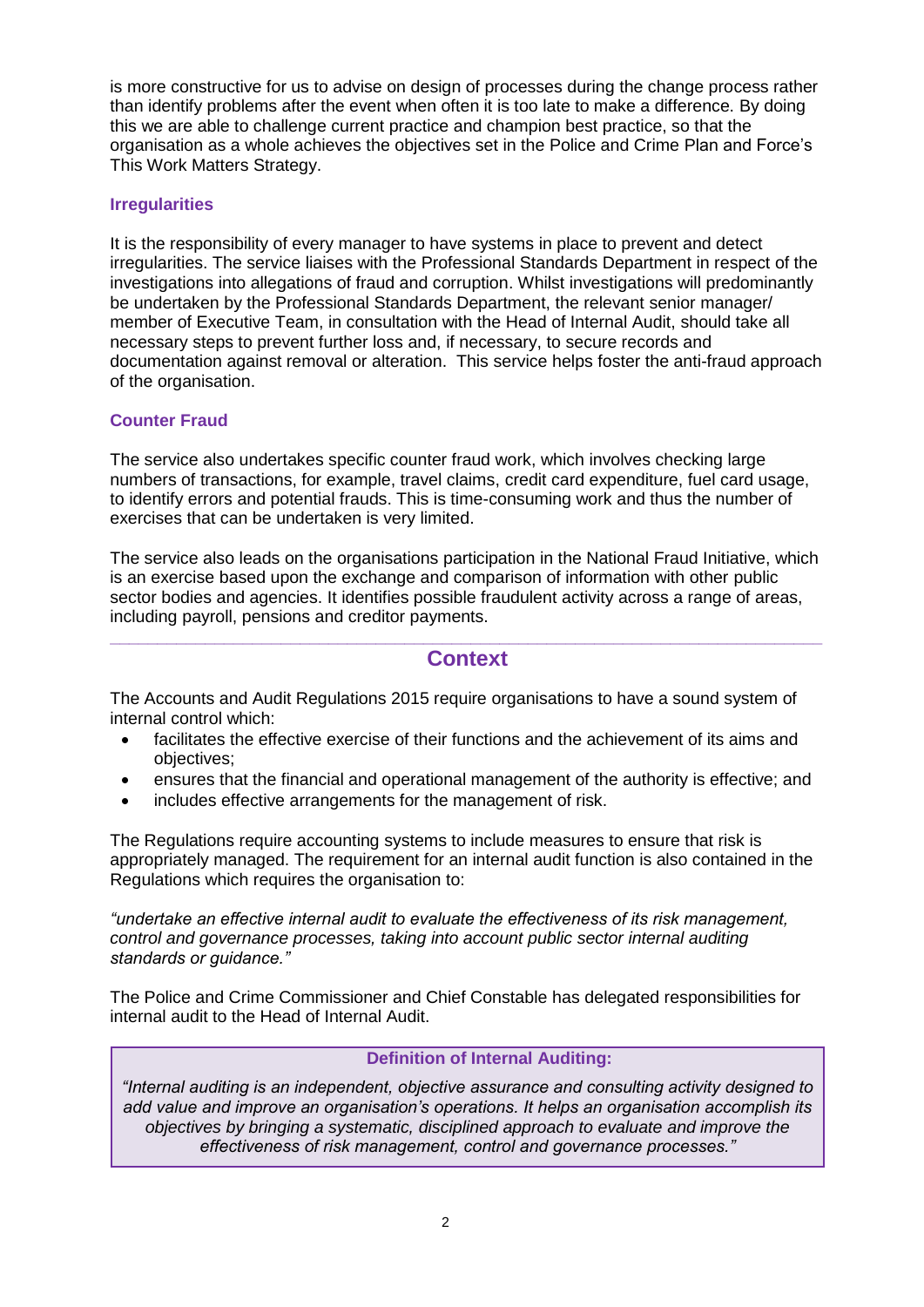The role of audit is to provide assurance to the organisation (Managers, Heads of Service, Assistant Directors, Executive Team, Chief Constable, PCC and the Joint Audit Committee) that the organisation maintains an effective control environment that enables it to manage its significant risks effectively. We help the organisation achieve its objectives by providing assurance that effective and efficient operations are maintained.

The assurance work culminates in an annual opinion on the overall adequacy and effectiveness of the organisation's framework of governance, risk management and control environment which feeds into the Annual Governance Statement.

## **\_\_\_\_\_\_\_\_\_\_\_\_\_\_\_\_\_\_\_\_\_\_\_\_\_\_\_\_\_\_\_\_\_\_\_\_\_\_\_\_\_\_\_\_\_\_\_\_\_\_\_\_\_\_\_\_\_\_\_\_\_\_\_\_\_\_\_\_\_\_\_\_\_\_\_ Vision, purpose and values**

The mission of the Internal Audit Service is *"to enhance and protect organisational value by providing risk-based and objective assurance, advice and insight."*

To deliver on our mission we will:-

- demonstrate integrity and promote appropriate ethics and values within the organisation;
- provide independent and objective risk based assurance;
- be proactive and forward thinking:
- continually improve the quality of our services and promote organisational improvements through our work;
- continue to demonstrate competence and due professional care and develop internal audit staff to ensure we are fully equipped to respond to the organisations demands;
- add value by aligning our work with the strategies and objectives of the organisation focusing our resources on the most significant risks;
- communicate effectively and work with managers to improve controls and performance generally; and
- be appropriately positioned and adequately resourced and consider, where necessary and appropriate to do so, obtaining competent advice and assistance if there is a lack of knowledge, skills or other competencies needed to perform all or part of an engagement.

Our customers will continue to be affected by a variety of local and national issues, including:-

- The increasing use of technology to deliver services;
- Agile working and the introduction of new ways of working;
- Changes in legislation, policing requirements and operational practices;
- Implementation of new systems;
- Increased demand on services with reduced resources;
- Pressure to reduce costs while improving quality/ effectiveness; and
- Increase in partnerships/collaboration.

These, and other developments, require a responsive and flexible Internal Audit Service to review existing systems and provide advice on new systems.

To help achieve our mission and to ensure we are best placed to meet the challenges facing the service, we invest heavily in continued professional development. There are a number of staff within the team holding or studying for professional qualifications:

- The Head of Internal Audit is a qualified member of the Chartered Institute of Public Finance and Accountancy (CIPFA).
- One Principal Auditor is a Chartered Internal Auditor with the Institute of Internal Auditors (IIA), and has an Advanced IT Auditing Certificate also with the IIA and has recently qualified as a Certified Information Systems Auditor (CISA) with the Information Systems Audit and Control Association (ISACA).
- Another Principal Auditor has a Certified Internal Audit qualification with the IIA and is currently studying for Chartered status.
- One Auditor is qualified as a Certified Internal Auditor with the IIA.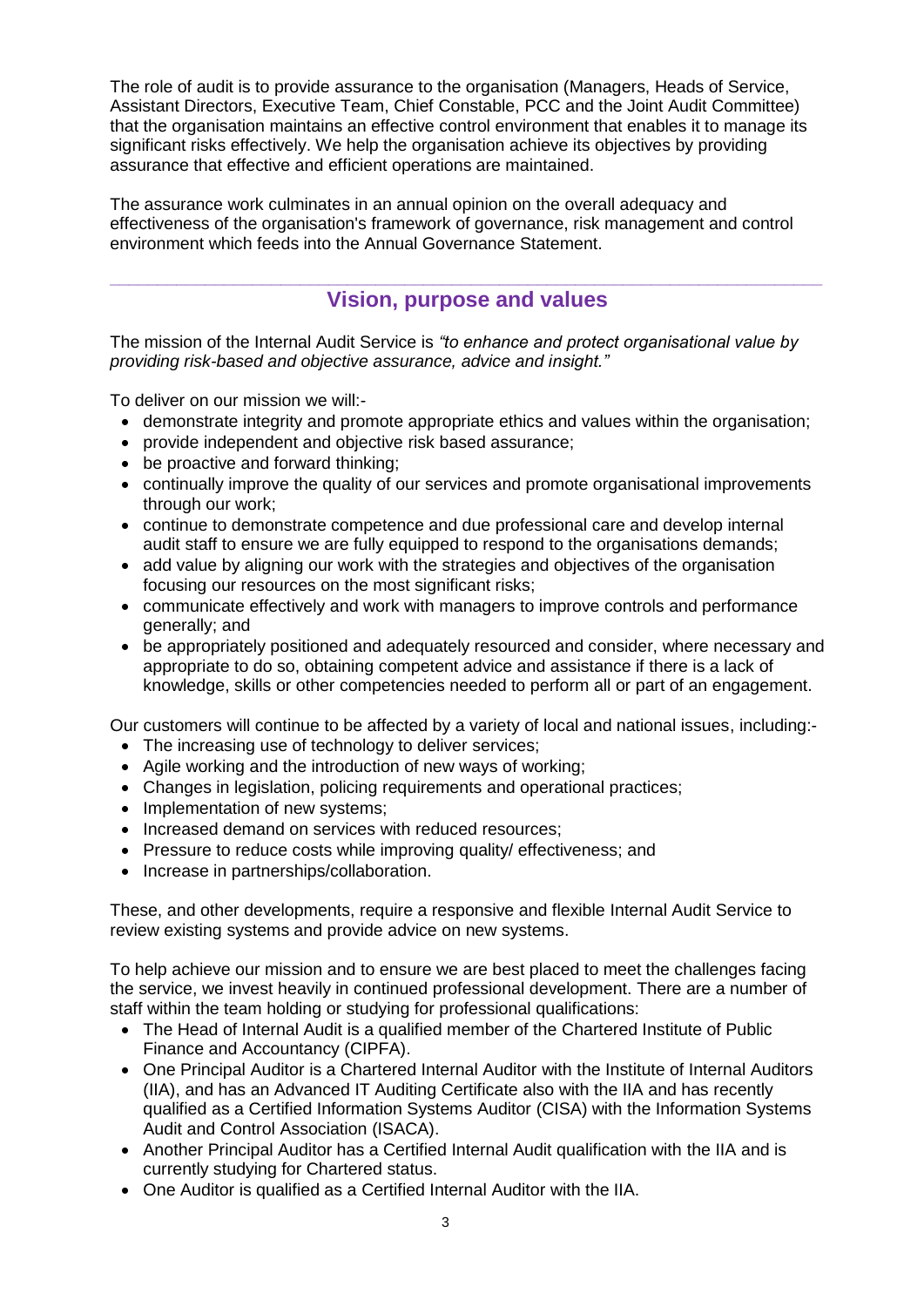Support for professional training will continue during 2022/23. In addition, relevant ad-hoc training will be provided during the year on relevant subjects to maintain Continued Professional Development. Examples of ad-hoc training include, attendance at annual audit conferences, Annual Police Audit Group Conference and relevant 'hot topic' sessions and webinars provided by the professional bodies. We also participate in wider training provided by the Office of the Police and Crime Commissioner in areas such as trauma informed practice and anti-racist practice and safeguarding processes.

## **\_\_\_\_\_\_\_\_\_\_\_\_\_\_\_\_\_\_\_\_\_\_\_\_\_\_\_\_\_\_\_\_\_\_\_\_\_\_\_\_\_\_\_\_\_\_\_\_\_\_\_\_\_\_\_\_\_\_\_\_\_\_\_\_\_\_\_\_\_\_\_\_\_\_\_ Our approach for 2022/23**

The plan covers one year, although it will remain flexible to cover changes in the risk profile of the organisation and will be revised at key stages throughout the year. The focus of the plan is primarily on the high risk areas, areas of significant change and key organisational processes. Audits of this nature are a more effective use of limited resources and are key to providing the appropriate assurance to the organisation that its overall governance arrangements remain effective.

As far as possible, our work is aligned with the organisations risk base by reviewing both the Force and Police and Crime Commissioner's risk register and consulting extensively with senior management to identify other risk areas for review where management require assurance that systems of control are adequate and operating effectively. The consultation process for devising the Audit Plan included the following:

- Individual meetings with the Deputy Chief Constable, all Assistant Chief Constables and Directors, a selection of Assistant Directors and Head of Service and the Police and Crime Commissioner's (PCC) Chief Executive, Deputy Chief Executive and Chief Finance Officer.
- Review of the Police and Crime Plan, the Force's three year strategy 'This Work Matters', Force Corporate Risk Register and the PCC's Risk Register.
- Review of other sources of information including national and local strategies and policies, organisational changes, HMICFRS reports and consideration of collaborative arrangements in place.

In addition, the Head of Internal Audit has access to various professional networks such as the National Police Audit Group which highlight wider issues affecting internal audit, which have also been considered when determining the programme of work.

The Internal Audit Service consists of five members of staff (4.6 FTEs). The team consists of:



When taking account of any avoidable days, e.g. Annual leave, bank holidays, training, administration time, planned absences etc., this provides a total of 805 productive audit days. The breakdown of days against each of the key activities is provided below:

| Category                                                                                                                    | Days | % of days |
|-----------------------------------------------------------------------------------------------------------------------------|------|-----------|
| Assurance; including contingency                                                                                            | 675  | 84%       |
| Advisory; incl. contingency for ad-hoc advice                                                                               | 25   | 3%        |
| <b>Counter Fraud/Investigation contingency</b>                                                                              | 30   | 4%        |
| Management; incl. JAC facilitation and reporting, External<br>Audit Liaison, Audit Planning, Senior Management Liaison etc. | 75   | 9%        |
| Total Productive days available for audit                                                                                   | 805  | 100%      |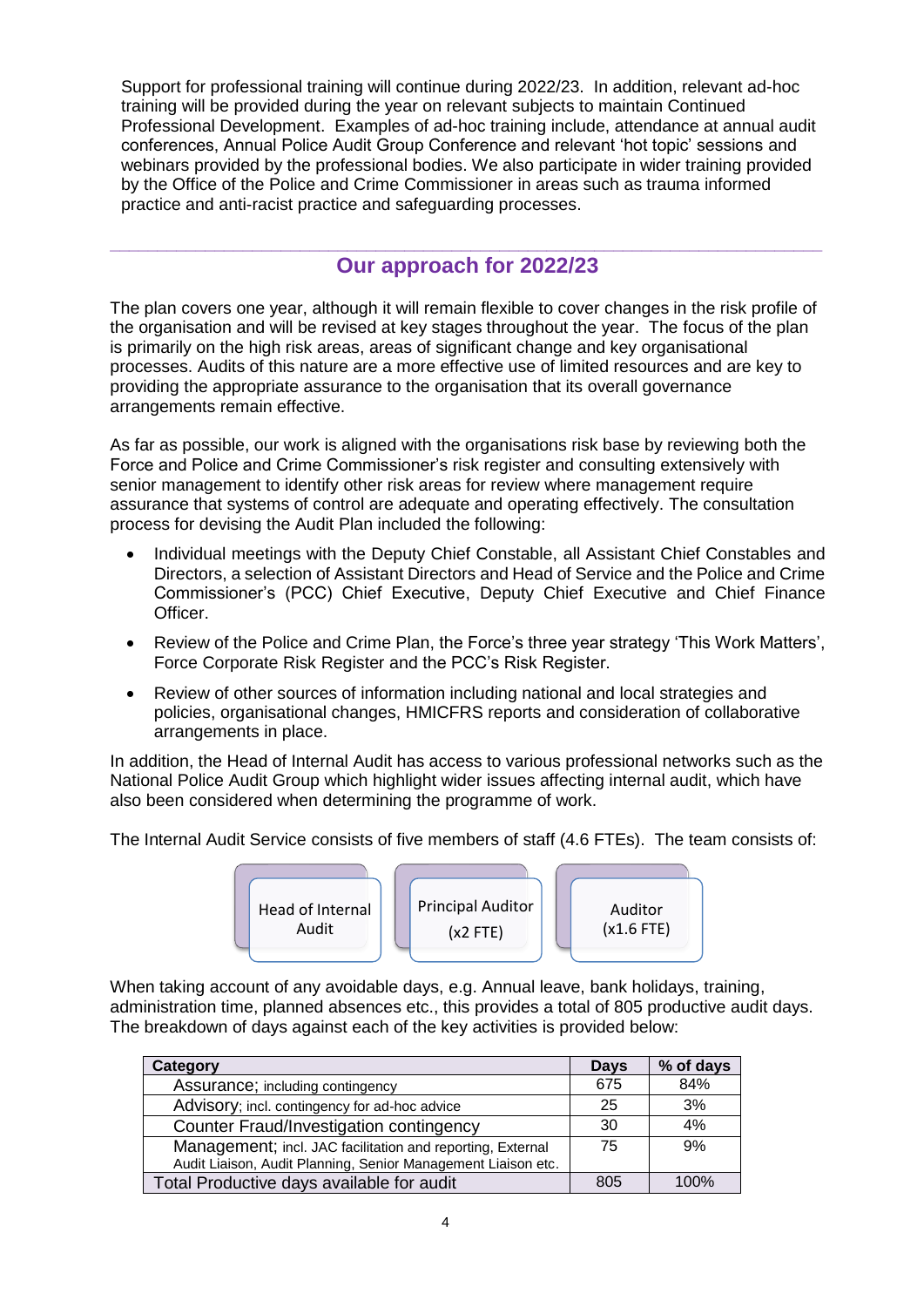As in previous years, the number of potential audit areas exceeds the days available this year, and a number of topics cannot therefore be accommodated within the resources available. This is not unusual across most audit services and therefore the work plan has to be prioritised to identify those audits with the highest risk. The work plan has been prioritised based on the following criteria:

- Links with the objectives in the Police and Crime Plan and the Force's This Work Matters Strategy;
- Links to the Force and PCC risk register:
- Previous known issues that highlight potential control weaknesses (from HMICFRS, Internal Audit, External Audit, reports to Strategic Policing and Crime Board etc.);
- Other scrutiny and assurance processes in place;
- Key new system or service priorities
- Time since last review.

Based on these criteria, the audits have been scored and prioritised as Very high, high, medium and low and we will focus resource on those areas with the highest score. There will be exceptions to this where the review is required to maximise objectives and is time limited. One example of this in the 2022/23 audit plan is the Commonwealth Games Legacy Audit, whereby it's not considered high risk but to maximise effectiveness the review would be better undertaken in 2022/23 following conclusion of the Games.

To minimise duplication and make the best use of limited resources we aim to rely or build on work undertaken by other assurance providers rather than undertake our own detailed checks. For example, if the Information Management function undertakes compliance checks on information management and security policies, we will evaluate their approach and if it is sound then future audit work on the topics covered can be limited. A further example is Forensics Services which is ISO registered and has its own compliance team, we therefore rely on the ISO registration.

A detailed list of topics forming the 2022/23 work plan is shown in Appendix B. The available days is considered sufficient to cover the higher level reviews and a significant number of those categorised as medium, and therefore will allow appropriate coverage on which to provide an assurance opinion.

An illustrative list of topics that we are not planning to audit based on the existing level of resource is also provided at Appendix C. The illustrative topics consists of suggestions received through the annual planning exercise and is not a complete list of potential auditable topics (the audit universe). Being transparent about topics that cannot be audited is a key requirement of the Public Sector Internal Audit Standards. Some of the illustrative topics are in mid change and are therefore more suitable subjects for future years. Others are low level or already have scrutiny arrangements in place. The audit universe will continue to change and be developed and refined during future planning exercises as risk profiles change.

Priority has been given to those areas of activity with links to the key risks identified in the strategic risk registers. A summary of existing risks and the audit coverage in previous years and planned for 2022/23 is summarised at Appendix D.

There will inevitably be circumstances where the Head of Internal Audit may have to amend the work plan, e.g. when risks change or a specific project becomes a matter of priority. There may be cases where individual lower priority audits have to be rescheduled because of competing priorities. Also, as a number of the areas in the work plan are new areas, estimating time on individual audits can be difficult. As a result, throughout the year the plan will be closely monitored and updated to ensure it remains relevant. In year changes to the plan to reflect such variances are accepted as best practice. This plan, therefore, is not set in stone and will be revised as circumstances change. The Joint Audit Committee will be consulted on any such changes and will be provided with regular updates on progress.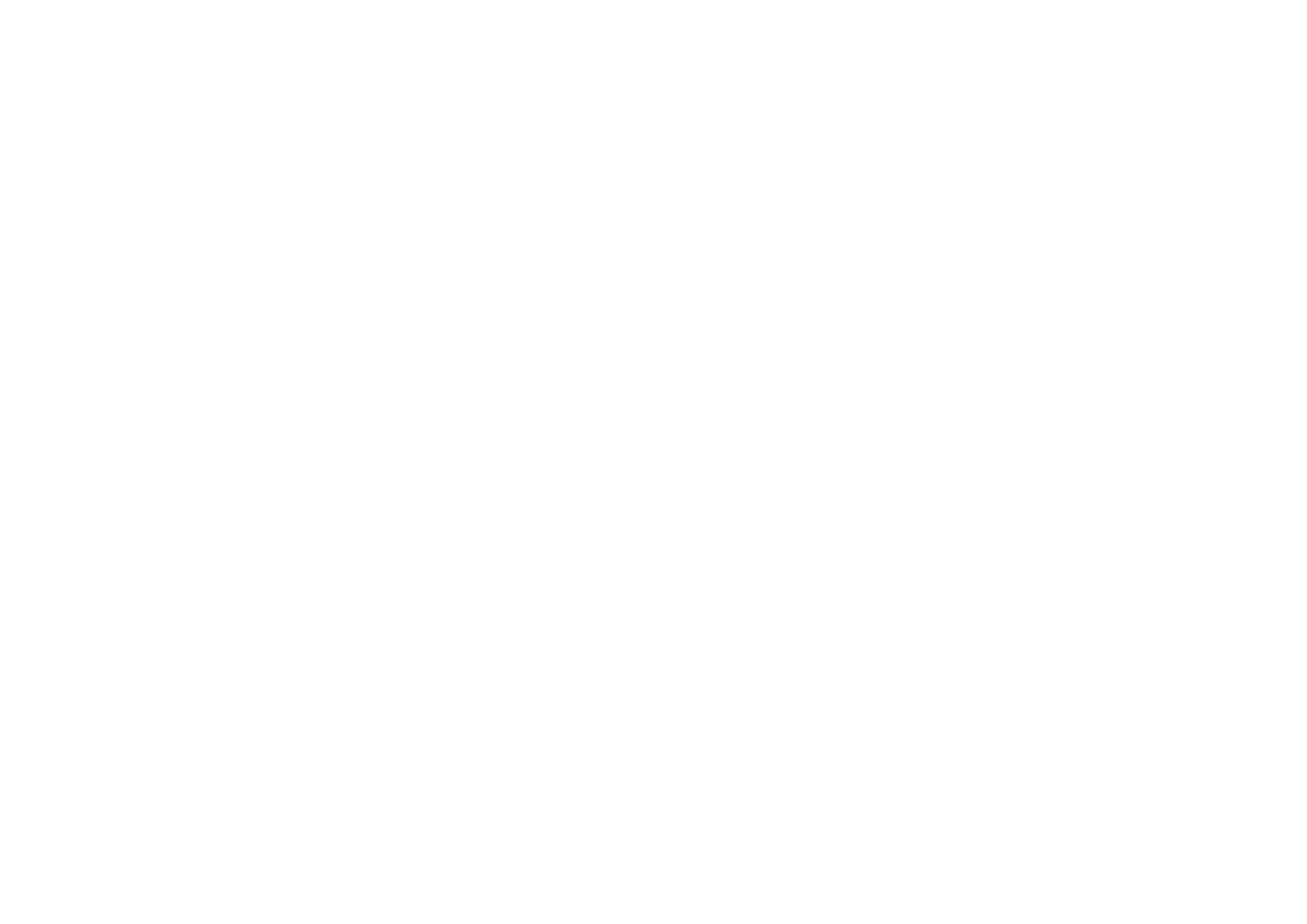# Appendix B

# **2022/23 Draft Internal Audit Work Plan**

| <b>Portfolio</b> | Area                                                                                        | <b>Description</b><br>(CRR - Links to Force Risk register)                                                                                                                                                                                                                                                                                                                                                                                                                                                                                                                                           | <b>PCC/Force</b><br>or Both | <b>Police and</b><br><b>Crime Plan</b>                                                                                                | <b>This Work</b><br><b>Matters Strategy</b>                                 | Priority | Assurance    | <b>Advice</b> | Investigations | <b>Counter fraud</b> | Management |
|------------------|---------------------------------------------------------------------------------------------|------------------------------------------------------------------------------------------------------------------------------------------------------------------------------------------------------------------------------------------------------------------------------------------------------------------------------------------------------------------------------------------------------------------------------------------------------------------------------------------------------------------------------------------------------------------------------------------------------|-----------------------------|---------------------------------------------------------------------------------------------------------------------------------------|-----------------------------------------------------------------------------|----------|--------------|---------------|----------------|----------------------|------------|
| Crime            | Organisational<br>Learning - Child<br><b>Abuse - Learning</b><br>from Inspection<br>reports | There have been a number of inspections into recent failing in a child abuse case. This<br>review will determine how the Force is taking forward the recommendations and learning<br>from these inspections, including national review, led by the National Child Safeguarding<br>Practice Review Panel, into the abuse of Arthur Labinjo-Hughes and the Governments<br>commissioned Joint Targeted Area Inspection review.<br><b>CRR01 Vulnerability and Hidden Crimes</b>                                                                                                                          | Force                       | Learning from<br>incidents                                                                                                            | A whole-system<br>approach to<br>prevention with<br>external partners       | VH       | ✓            |               |                |                      |            |
| Crime            | <b>Rape and Serious</b><br><b>Sexual Offences</b><br>(RASSO)                                | The Force has received consultancy advice from PWC on RASSO investigations and this piece<br>of work is due to conclude in March 2022, leaving the Force with a 100-day plan to improve<br>arrangements. This review will follow up on progress with the 100-day plan as well as<br>confirming progress in implementing the recommendations arising from the minimal<br>assurance opinion audit that reported in August 2021.<br>CRR 08 Investigative and Criminal Justice Process and Outcome                                                                                                       | Force                       | <b>Bringing</b><br>Offenders to<br>Justice                                                                                            | A whole-system<br>approach to<br>prevention with<br>external partners       | M        | $\checkmark$ |               |                |                      |            |
| Crime            | Stop and Search -<br>Focus on strip<br>search                                               | This review will focus on the policies and processes in place for conducting strip searches<br>ensuring compliance with guidance and appropriate governance and oversight.                                                                                                                                                                                                                                                                                                                                                                                                                           | Force                       | Safer detention<br>Stop and Search                                                                                                    |                                                                             | M        | $\checkmark$ |               |                |                      |            |
| POD              | <b>Training</b>                                                                             | Training has been massively impacted by the Pandemic and as a result key training courses<br>have not progressed leaving a critical risk around officers' core skills. This review will cover<br>how the Force is addressing the backlog of training to ensure staff receive skills training in<br>essential areas. The review will also assess the commissioning approach to training to<br>determine how training is assessed prioritised and provided to maximise benefits in this<br>area.<br>CRR 18 Core Skills Resilience & Training Risk<br>CRR 03 Operational Training and Embedded Learning | Force                       | Performance<br>management of<br>officers and staff                                                                                    | Refresh how<br>learning and<br>development is<br>delivered, and<br>assessed | H        | $\checkmark$ |               |                |                      |            |
| POD              | Wellbeing                                                                                   | Many organisations are evolving as a result of numerous changes brought about by aspects<br>such as Covid Pandemic, green agenda, changing demographics etc. This review will<br>consider how the wellbeing offer to staff and officers is changing as a result, considering<br>how the Organisation supports staff through the different stages of their time with the<br>organisation. This will include how the Force identifies and supports officers in roles where<br>they are exposed to constant trauma.<br>CRR 06 Corporate Health, Safety and Wellbeing                                    | Both                        | Supporting the<br>workforce,<br>organisational<br>change and new<br>technology:<br>Performance<br>management of<br>officers and staff | Invest in the<br>health and<br>wellbeing of our<br>people                   | H        | $\checkmark$ |               |                |                      |            |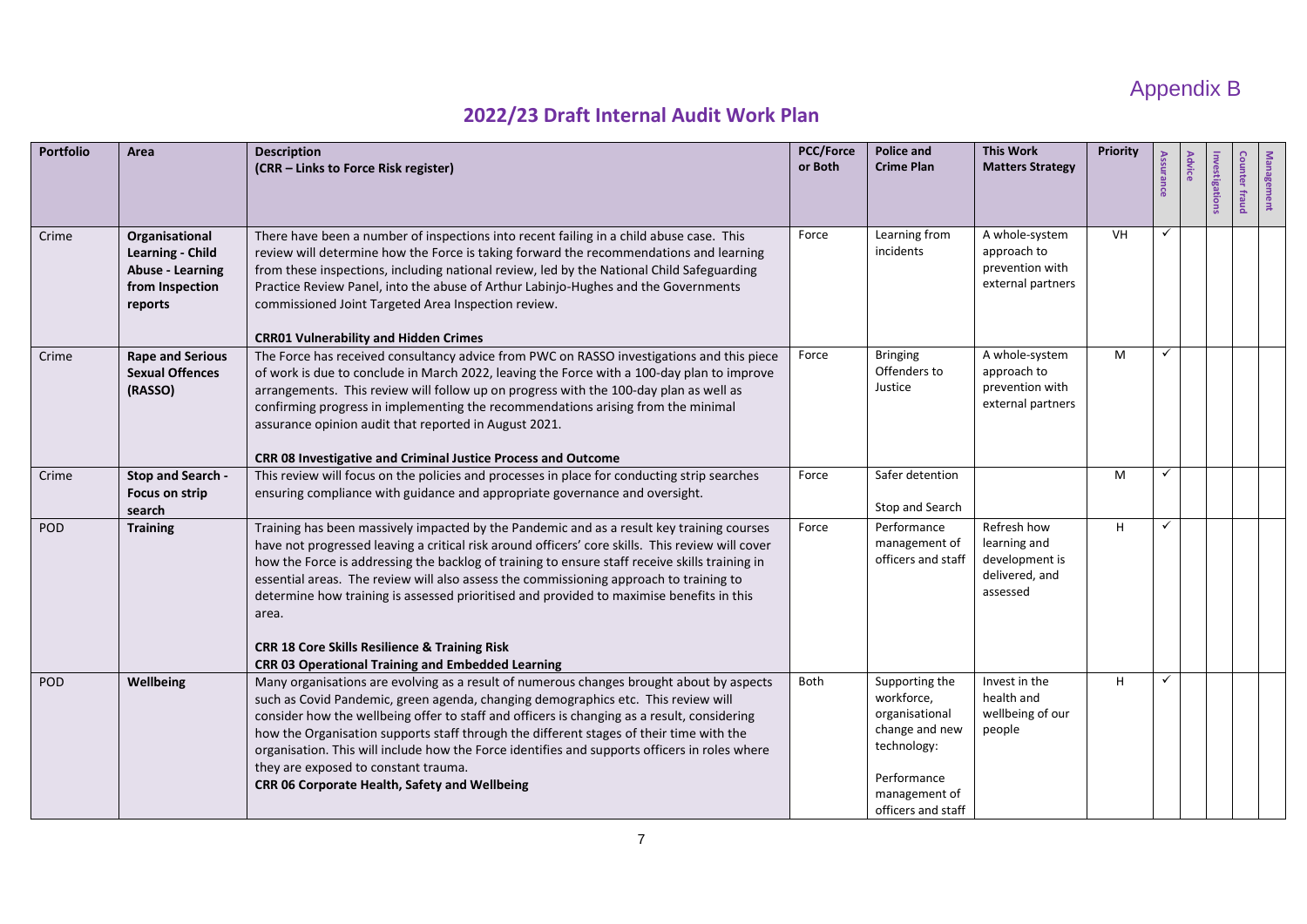| <b>Portfolio</b>  | Area                                                                            | <b>Description</b><br>(CRR - Links to Force Risk register)                                                                                                                                                                                                                                                                                                                                                            | <b>PCC/Force</b><br>or Both | <b>Police and</b><br><b>Crime Plan</b>                                                                                                                                                  | <b>This Work</b><br><b>Matters Strategy</b>                                       | Priority | Assurance    | Advice | Investigations | <b>Counter fraud</b> | Management |
|-------------------|---------------------------------------------------------------------------------|-----------------------------------------------------------------------------------------------------------------------------------------------------------------------------------------------------------------------------------------------------------------------------------------------------------------------------------------------------------------------------------------------------------------------|-----------------------------|-----------------------------------------------------------------------------------------------------------------------------------------------------------------------------------------|-----------------------------------------------------------------------------------|----------|--------------|--------|----------------|----------------------|------------|
| POD               | Recruitment                                                                     | This review will assess the robustness of recruitment and onboarding procedures in place<br>and consider whether these are being complied with and that recruitment and onboarding is<br>being undertaken in the most efficient and staff are recruited in a timely manner and<br>aligned with the strategic workforce planning requirements.<br><b>CRR 09 Recruitment &amp; Retention/Uplift</b>                     | Force                       | Police<br>Recruitment<br>Supporting the<br>workforce,<br>organisational<br>change and new<br>technology<br>A police force<br>that represents<br>the best of the<br><b>West Midlands</b> | Deliver on our<br>diversity<br>commitment and<br>build specialist<br>capabilities | H        | $\checkmark$ |        |                |                      |            |
| POD               | <b>Expenses</b>                                                                 | To assess, review and provide assurances that the procedures and operating protocols in<br>place for the payment of employee expenses are efficient and effective. This will include<br>fraud prevention aspects.                                                                                                                                                                                                     | Both                        | <b>Financial Probity</b>                                                                                                                                                                | Invest in the<br>health and<br>wellbeing of our<br>people                         | M        | ✓            |        |                |                      |            |
| POD               | <b>Pensions</b>                                                                 | This review will assess the procedures and operating protocols in place within the Pensions<br>Department to ensure they are efficient and effective. The latest position with the McCloud<br>ruling will also be determined to determine how the Force is preparing for this.                                                                                                                                        | Force                       | <b>Financial Probity</b><br>Police Officer<br>and Police Staff<br>pay                                                                                                                   | Invest in the<br>health and<br>wellbeing of our<br>people                         | M        | $\checkmark$ |        |                |                      |            |
| Local<br>Policing | <b>Local policing</b><br>response to<br><b>Serious Youth</b><br>Violence (U25s) | This review will have specific focus on the local policing contribution to responding to the<br>Youth Violence agenda to confirm the strategy is being delivered and there is evidence to<br>confirm the input is having the anticipated impact.<br><b>CRR 02 Serious Violence in Under 25s</b>                                                                                                                       | Force                       | Serious Violence<br><b>Strategies</b><br>Vulnerability,<br>exploitation and<br>abuse                                                                                                    | A whole-system<br>approach to<br>prevention with<br>external partners             | H        | $\checkmark$ |        |                |                      |            |
| Local<br>Policing | Citizen's<br><b>Experience</b>                                                  | This cross-cutting review will consider citizen's experience and confidence in policing<br>assessing the way in which the Force obtains feedback from victims and witnesses and<br>determining whether effective victim and care strategies are in place and operating across<br>the Force. The review will assess the data gathered from public contact and assess how this<br>is being used to inform delivery etc. | Force                       | Understanding,<br>measuring and<br>improving public<br>confidence in<br>policing and<br>satisfaction with<br>service                                                                    | Improve the<br>public's<br>experience and<br>be clearer on<br>expectations        | M        | ✓            |        |                |                      |            |
| Local<br>Policing | <b>Impact Areas (NPU</b><br>Learning)                                           | Impact Areas have been identified within neighbourhoods where there is a disproportionate<br>amount of crime, demand, deprivation and harm. The Force work with partners and<br>communities in these areas to solve problems in the long term. This review will consider<br>how the learning from positive results are shared widely across other Impact Areas and                                                    | Force                       | Rebuilding<br>Community<br>Policing                                                                                                                                                     | Get better at<br>understanding<br>what matters<br>most to our<br>communities      | M        | ✓            |        |                |                      |            |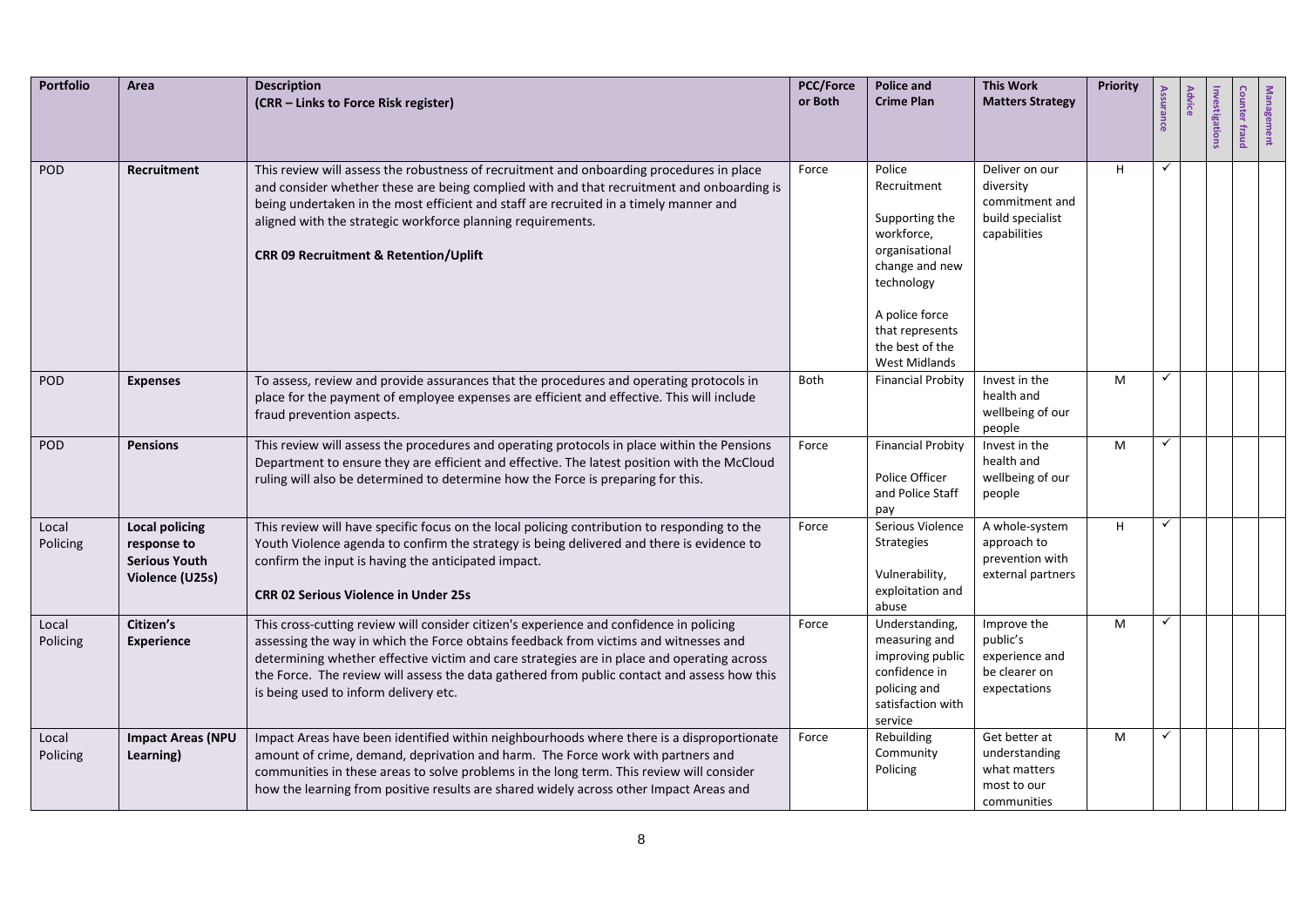| <b>Portfolio</b>  | Area                                                                        | <b>Description</b><br>(CRR - Links to Force Risk register)                                                                                                                                                                                                                                                                                                                                                                                                                                                                                             | <b>PCC/Force</b><br>or Both | <b>Police and</b><br><b>Crime Plan</b>                                                            | <b>This Work</b><br><b>Matters Strategy</b>                           | Priority | Assurance | Advice | nvestigations | <b>Counter fraud</b> | Management |
|-------------------|-----------------------------------------------------------------------------|--------------------------------------------------------------------------------------------------------------------------------------------------------------------------------------------------------------------------------------------------------------------------------------------------------------------------------------------------------------------------------------------------------------------------------------------------------------------------------------------------------------------------------------------------------|-----------------------------|---------------------------------------------------------------------------------------------------|-----------------------------------------------------------------------|----------|-----------|--------|---------------|----------------------|------------|
|                   |                                                                             | beyond. The review will also consider arrangements for prioritising and tasking across<br>impact areas.                                                                                                                                                                                                                                                                                                                                                                                                                                                |                             |                                                                                                   |                                                                       |          |           |        |               |                      |            |
| Security          | <b>ROCU Tasking</b>                                                         | The Regional Organised Crime Unit (ROCU) receives funding from a variety of streams to<br>deliver different objectives. This review will aim to provide assurance that the Force is using<br>its resources in the right way. The review provide assurance on the governance of regional<br>tasking arrangements and ensure consistency in tasking based on threat, risk and harm.<br>ROCU forms part of a Section 22a arrangement and findings will be made available to the<br>other Forces within the collaboration.<br><b>CRR 15 S22 Governance</b> | Force                       | Serious and<br><b>Organised Crime</b>                                                             | A whole-system<br>approach to<br>prevention with<br>external partners | H        | ✓         |        |               |                      |            |
| Security          | <b>Hidden Crimes</b>                                                        | This review planned for later in the year cuts across Crime and security portfolios and will<br>consider the operating protocols for the new SOCEx hub and how embedded this now is in<br>the investigative process and whether benefits have been achieved.<br>This audit was postponed from 2021/22 audit plan                                                                                                                                                                                                                                       | Force                       | Reducing<br>Violence                                                                              | A whole-system<br>approach to<br>prevention with<br>external partners | H        | ✓         |        |               |                      |            |
| Security          | <b>Special Branch</b>                                                       | WMCTU took over governance of Special Branch function in Staffordshire, Warwickshire and<br>West Mercia. This review will ensure the operations within Special Branch are robust and<br>consistent and where any inconsistent practices have arisen development plans are in place<br>to harmonise processes.<br>WMCTU forms part of a Section 22a arrangement and findings will be made available to the<br>other Forces within the collaboration.<br><b>CRR 15 S22 Governance</b>                                                                    | Force                       | Counter<br>Terrorism                                                                              | A whole-system<br>approach to<br>prevention with<br>external partners | M        | ✓         |        |               |                      |            |
| Security          | Organisational<br>Learning -<br><b>Manchester Arena</b><br><b>Bombing</b>   | This review will consider the learning from the Manchester Arena bombings and determine<br>how the Force is taking forward the learning and recommendations from independent<br>reports ensuring the recommendations are being tracked and implemented and ang<br>changes to processes as a result are robust and subject to appropriate governance.<br><b>CRR 17 Organisational Learning</b>                                                                                                                                                          | Force                       | Preparing for<br>emergencies<br>and critical<br>incidents                                         | A whole-system<br>approach to<br>prevention with<br>external partners | H        | ✓         |        |               |                      |            |
| <b>Operations</b> | <b>Operations</b><br><b>Resilience Unit /</b><br><b>Civil Contingencies</b> | This review will provide assurance that the Force is complying with the Civil Contingency Act<br>and that adequate arrangements are in place to ensure that the 6 key duties are being<br>fulfilled. The review will focus on the work of the Operations Resilience Unit.<br><b>CRR 03 Operational Training and Embedded Learning</b>                                                                                                                                                                                                                  | Force                       | Strategic<br>Policing<br>Requirement<br>Preparing for<br>emergencies<br>and critical<br>incidents | A whole-system<br>approach to<br>prevention with<br>external partners | H        | ✓         |        |               |                      |            |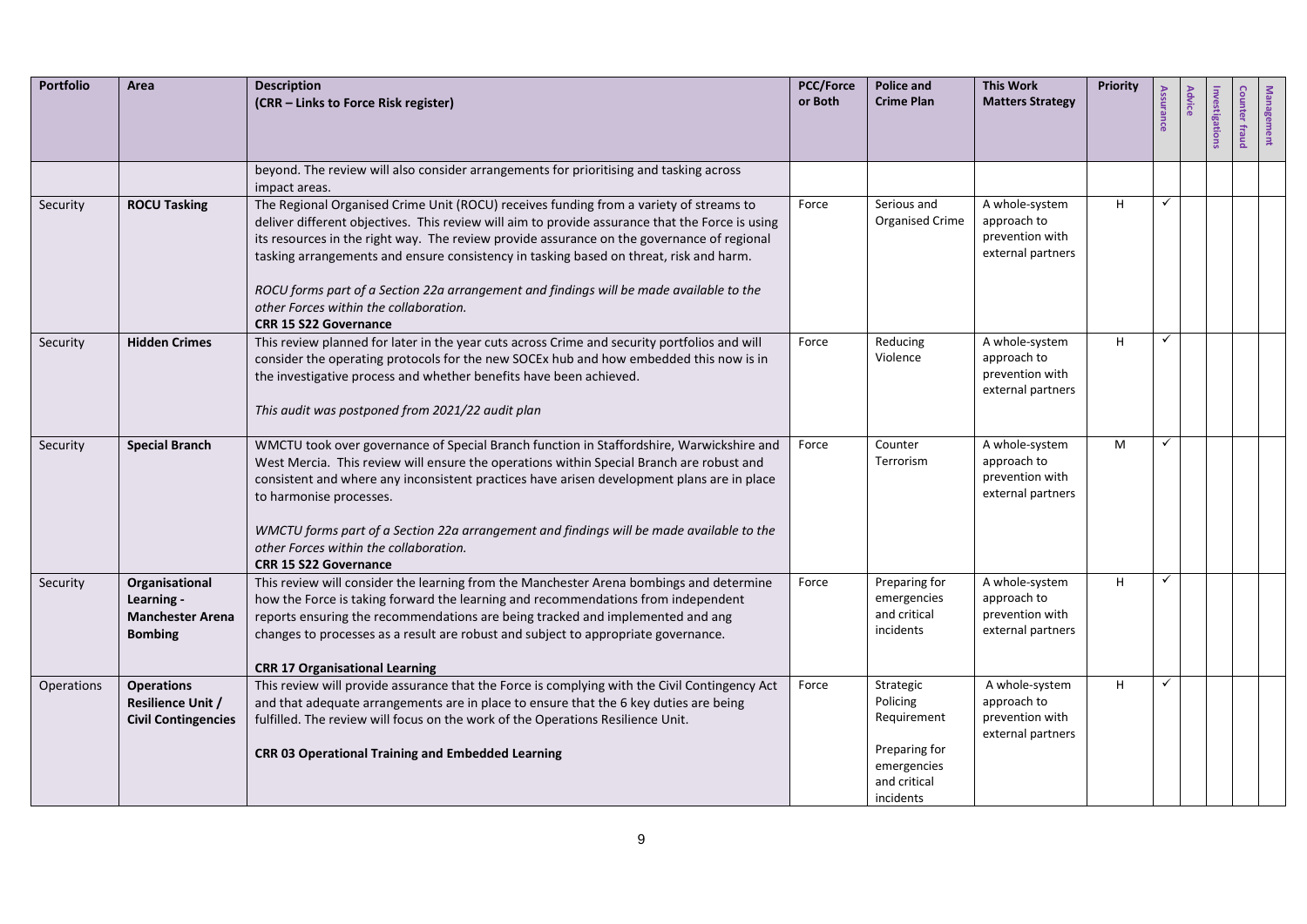| <b>Portfolio</b>                        | Area                                                                          | <b>Description</b><br>(CRR - Links to Force Risk register)                                                                                                                                                                                                                                                                                                                                                                                                                                                                                         | <b>PCC/Force</b><br>or Both | <b>Police and</b><br><b>Crime Plan</b>                                             | <b>This Work</b><br><b>Matters Strategy</b>                           | <b>Priority</b> | Assurance    | Advice | Investigations | <b>Counter fraud</b> | Management |
|-----------------------------------------|-------------------------------------------------------------------------------|----------------------------------------------------------------------------------------------------------------------------------------------------------------------------------------------------------------------------------------------------------------------------------------------------------------------------------------------------------------------------------------------------------------------------------------------------------------------------------------------------------------------------------------------------|-----------------------------|------------------------------------------------------------------------------------|-----------------------------------------------------------------------|-----------------|--------------|--------|----------------|----------------------|------------|
| Operations                              | <b>Body Worn Video</b>                                                        | New body worn cameras are being rolled out across the Force. This review will consider the<br>allocation, management and use of body worn camera as well as the plans and testing<br>around enhanced functionality offered by the cameras, such as livestreaming.                                                                                                                                                                                                                                                                                  | Force                       | Stop and Search<br>Police Use of<br>force                                          | Continue to<br>modernise and<br>ensure a<br>sustainable WMP           | M               | $\checkmark$ |        |                |                      |            |
| Operations                              | <b>Airport Insider</b><br>Threat                                              | PND Wash project is a new process established to enhance airport security by determining<br>insider threat from those who have access to land side/air side critical areas. The review will<br>determine the robustness of the new processes established for identifying intelligence<br>relating to individuals and how this is disclosed and the threat, harm, risk is assessed.                                                                                                                                                                 | Force                       | <b>Airport Policing</b>                                                            | A whole-system<br>approach to<br>prevention with<br>external partners | M               | ✓            |        |                |                      |            |
| Commercial<br>Services<br>(IM)          | <b>Parole Board</b><br><b>Disclosures</b>                                     | Parole boards routinely request police information to assist with prison recall or parole<br>decisions. These disclosures were originally managed by Probation but are now received<br>directly in the Force. This review will ensure the arrangements established by the Force for<br>sharing information with the parole boards is robust and follows a consistent process that<br>ensure disclosures are not excessive.<br><b>CRR 20 Probation Data Sharing &amp; Disclosure</b>                                                                | Force                       | Preventing and<br>reducing crime                                                   | A whole-system<br>approach to<br>prevention with<br>external partners | H.              | $\checkmark$ |        |                |                      |            |
| Commercial<br>Services<br>(F&P)         | <b>Budgetary controls</b><br>/ Priority Based<br><b>Budget</b>                | Review of arrangements in place for budget setting, budget monitoring, forecasting,<br>virements, variances monitoring, management of financial saving plans etc. the review will<br>also consider how the outcomes from the ongoing priority based budget reviews are<br>considered in wider budgeting process<br><b>CRR 10 Financial Management</b>                                                                                                                                                                                              | <b>Both</b>                 | <b>Financial Probity</b>                                                           | More effective<br>working across<br>our departments<br>- one team     | M               | $\checkmark$ |        |                |                      |            |
| Commercial<br>Services<br>(F&P)         | Procurement                                                                   | Recent events such as the Pandemic and Brexit have prompted organisations to assess the<br>risks around supply chains. This review will consider the arrangements across the<br>organisation to identify key suppliers and ensure supplier risks are appropriately identified<br>and assessed. The review will also consider whether the procurement strategy and<br>supporting procedures are followed for new procurement exercises.                                                                                                             | Force                       | <b>Financial Probity</b><br>Social Value and<br>Corporate Social<br>Responsibility | More effective<br>working across<br>our departments<br>- one team     | M               | ✓            |        |                |                      |            |
| Commercial<br><b>Services</b><br>(IT&D) | <b>IT&amp;D Business</b><br><b>Continuity and</b><br><b>Disaster recovery</b> | Effectiveness of planning to protect the Force from the effects of significant negative events,<br>allowing the Force to maintain or quickly resume critical functions following a disaster. This<br>will be essential leading up to and during the Commonwealth Games.<br>This will include processes in place to understand a systems ability to withstand a major<br>disruption (including identification of single points of failure) within acceptable parameters<br>and to recover within an acceptable time.<br><b>CRR 13 Cybersecurity</b> | Force                       |                                                                                    |                                                                       | M               | ✓            |        |                |                      |            |
| Commercial<br>Services<br>(IT&D)        | Change<br><b>Management</b><br>(including                                     | This review will provide assurance that policies and procedures used for the efficient and<br>effective handling of all IT changes are complied with, to minimise the impact of change-<br>related incidents upon service quality.                                                                                                                                                                                                                                                                                                                 | Force                       | Financial<br>planning<br>Supporting the                                            | Continue to<br>modernise and<br>ensure a<br>sustainable WMP           | M               | ✓            |        |                |                      |            |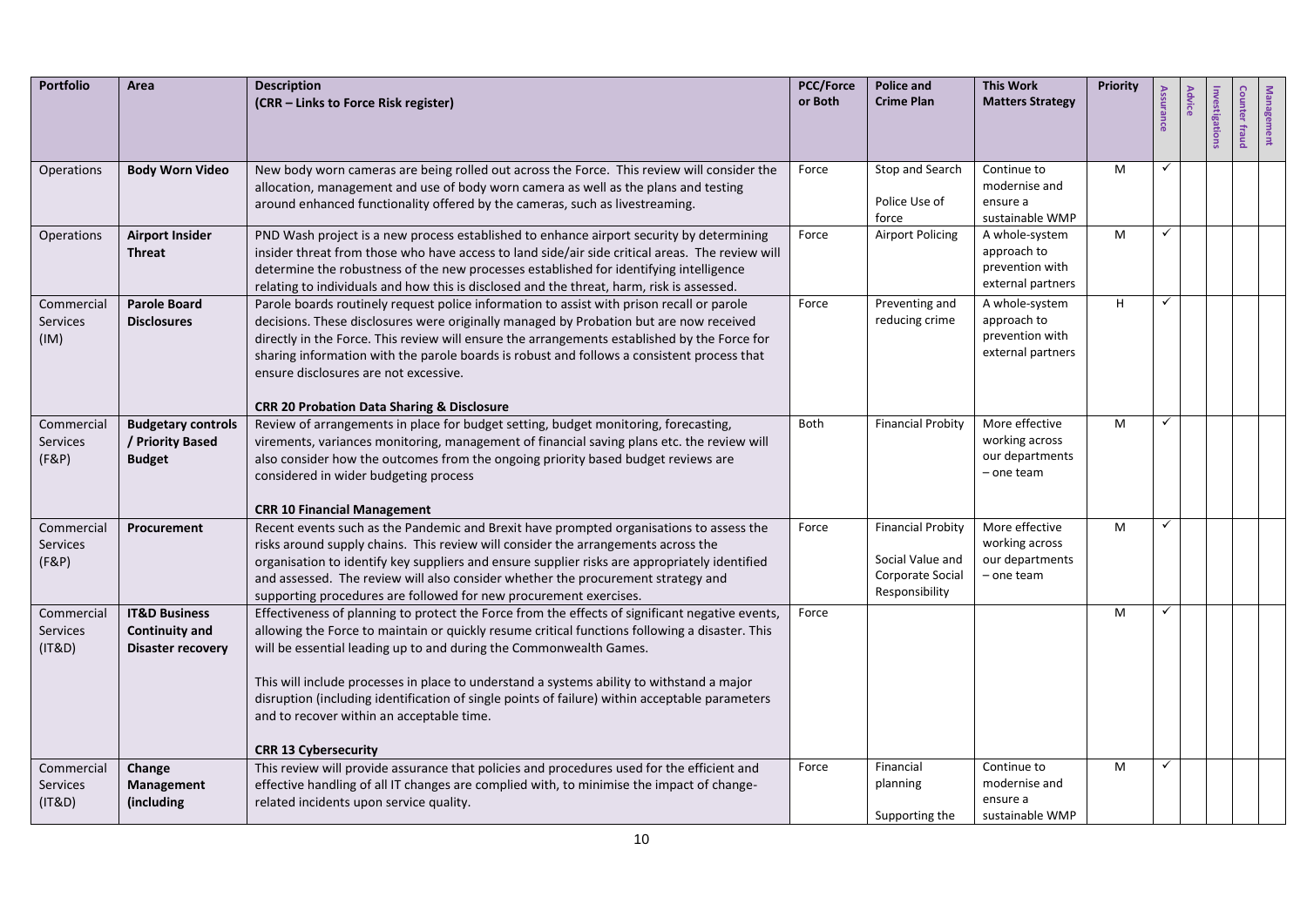| <b>Portfolio</b>                 | Area                                                             | <b>Description</b><br>(CRR - Links to Force Risk register)                                                                                                                                                                                                                                             | <b>PCC/Force</b><br>or Both | <b>Police and</b><br><b>Crime Plan</b>                                | <b>This Work</b><br><b>Matters Strategy</b>                                       | Priority     | Assurance    | Advice | Investigations | <b>Counter fraud</b> | Management   |
|----------------------------------|------------------------------------------------------------------|--------------------------------------------------------------------------------------------------------------------------------------------------------------------------------------------------------------------------------------------------------------------------------------------------------|-----------------------------|-----------------------------------------------------------------------|-----------------------------------------------------------------------------------|--------------|--------------|--------|----------------|----------------------|--------------|
|                                  | configuration,<br>release and patch<br>management<br>processes)  |                                                                                                                                                                                                                                                                                                        |                             | workforce,<br>organisational<br>change and new<br>technology          |                                                                                   |              |              |        |                |                      |              |
| Commercial<br>Services<br>(CAMS) | <b>Uniform Service</b>                                           | This review will assess the robustness of the arrangements in place for ordering, receipt,<br>invoicing and distribution of uniform. Also considered will be arrangements for secure<br>disposal of uniform and governance arrangements as part of the National Uniform Managed<br>service.            | Force                       |                                                                       | More effective<br>working across<br>our departments<br>- one team                 | M            | ✓            |        |                |                      |              |
| Commercial<br>Services<br>(CAMS) | Environmental<br><b>Strategy</b>                                 | The Force are in the process of formalising an Environmental Strategy agenda. This review<br>will be planned in Q3/4 to determine the delivery planning arrangements for taking forward<br>the strategy.                                                                                               | Both                        | A greener West<br>Midlands Police                                     | Continue to<br>modernise and<br>ensure a<br>sustainable WMP                       | M            | ✓            |        |                |                      |              |
| CWG                              | <b>CWG Legacy</b><br>assurance                                   | The Commonwealth Games take place in Summer 2022 and a significant focus is on legacy<br>benefits. A legacy strategy has been developed but the Force. This review will determine<br>how the Force is delivering against the strategy                                                                  | Force                       | Supporting a<br>friendly, safe<br>and secure<br>Commonwealth<br>Games | Pursue<br>collaboration<br>with policing<br>partners                              | $\mathbf{I}$ | $\checkmark$ |        |                |                      |              |
| Force                            | <b>Fairness and</b><br><b>Belonging</b>                          | This review will determine how the strategy is being embedded across the Force and how<br>the three strands 'communities, partners and people' are being delivered and governed to<br>ensure the strategy is delivered.<br><b>CRR 07 WMP Demographics and Representation</b>                           | Force                       | Fairness and<br>Belonging<br>Programme                                | Deliver on our<br>diversity<br>commitment and<br>build specialist<br>capabilities | M            | $\checkmark$ |        |                |                      |              |
| Force                            | <b>Force Governance</b>                                          | High level review of the force governance arrangements to ensure effective governance and<br>decision-making processes in place, including terms of reference, clarity of roles, decision<br>making regimes, interdependencies, risk enabling, links to delivery of This Work Matters<br>Strategy etc. | Force                       | Good<br>Governance                                                    | More effective<br>working across<br>our departments<br>- one team                 | M            | $\checkmark$ |        |                |                      |              |
| <b>OPCC</b>                      | <b>OPCC</b> - Police and<br><b>Crime Plan</b><br><b>Delivery</b> | This review will provide assurance on the monitoring mechanisms in place for the delivery of<br>the Police and Crime Plan including management oversight, impact of activities on budget<br>and understanding and utilising data available to monitor performance.                                     | <b>OPCC</b>                 | All aspects of<br>plan                                                | N/A                                                                               | M            | $\checkmark$ |        |                |                      |              |
| <b>OPCC</b>                      | <b>Custody Visiting</b><br>Scheme                                | Advisory piece on proposed changes to the Custody Visiting Scheme to apply a risk-based<br>approach to vulnerability.                                                                                                                                                                                  | <b>OPCC</b>                 | Safer detention                                                       | N/A                                                                               | $\mathbf{I}$ |              | ✓      |                |                      |              |
| Mandatory                        | <b>Contingency for</b><br>assurance work                         | Due to uncertainty in the time required for some jobs - contingency established to be<br>allocated to audits that merit further allocation of time.                                                                                                                                                    | Both                        | N/A                                                                   | N/A                                                                               | N/A          | $\checkmark$ |        |                |                      |              |
| Mandatory                        | Management                                                       | Includes Audit Committee planning, reporting and attendance, Audit Planning and ongoing<br>liaison, effectiveness review, general management etc.                                                                                                                                                      | N/A                         | N/A                                                                   | N/A                                                                               | N/A          |              |        |                |                      | $\checkmark$ |
| Mandatory                        | Contingency for<br>investigations                                | Includes liaison with PSD on ad-hoc investigation                                                                                                                                                                                                                                                      | Both                        | N/A                                                                   | N/A                                                                               | N/A          |              |        | $\checkmark$   |                      |              |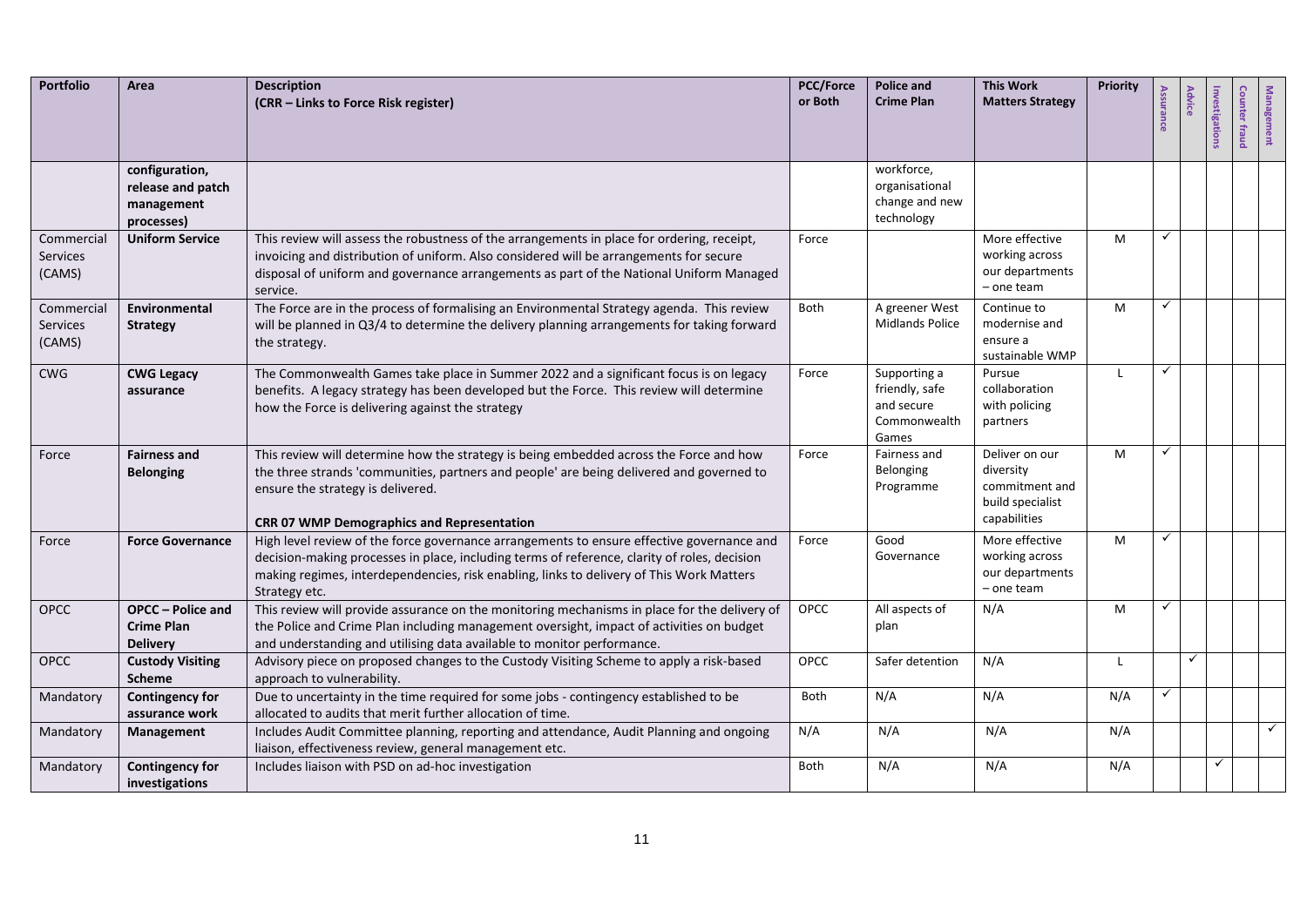| <b>Portfolio</b> | Area                   | <b>Description</b><br>(CRR – Links to Force Risk register)                                | <b>PCC/Force</b><br>or Both | Police and<br><b>Crime Plan</b> | <b>This Work</b><br><b>Matters Strategy</b> | Priority |  | tions |  |
|------------------|------------------------|-------------------------------------------------------------------------------------------|-----------------------------|---------------------------------|---------------------------------------------|----------|--|-------|--|
| Mandatory        | <b>Contingency for</b> | Small amount of time to provide advice on request that is not already included as part of | Both                        | N/A                             | N/A                                         | N/A      |  |       |  |
|                  | Ad-hoc advice          | this plan. This includes Internal Audit representation at Information Assurance Working   |                             |                                 |                                             |          |  |       |  |
|                  |                        | Group and Strategic Information Management Boards                                         |                             |                                 |                                             |          |  |       |  |
| Mandatory        | Follow-ups             | Time allocation to follow-up on audit recommendations to confirm implementation           | Both                        | N/A                             | N/A                                         | N/A      |  |       |  |
| Mandatory        | <b>NFI</b>             | Providing data downloads to Cabinet Office and investigating matches and subsequent       | <b>Both</b>                 | N/A                             | N/A                                         | N/A      |  |       |  |
|                  |                        | investigation of matches reported                                                         |                             |                                 |                                             |          |  |       |  |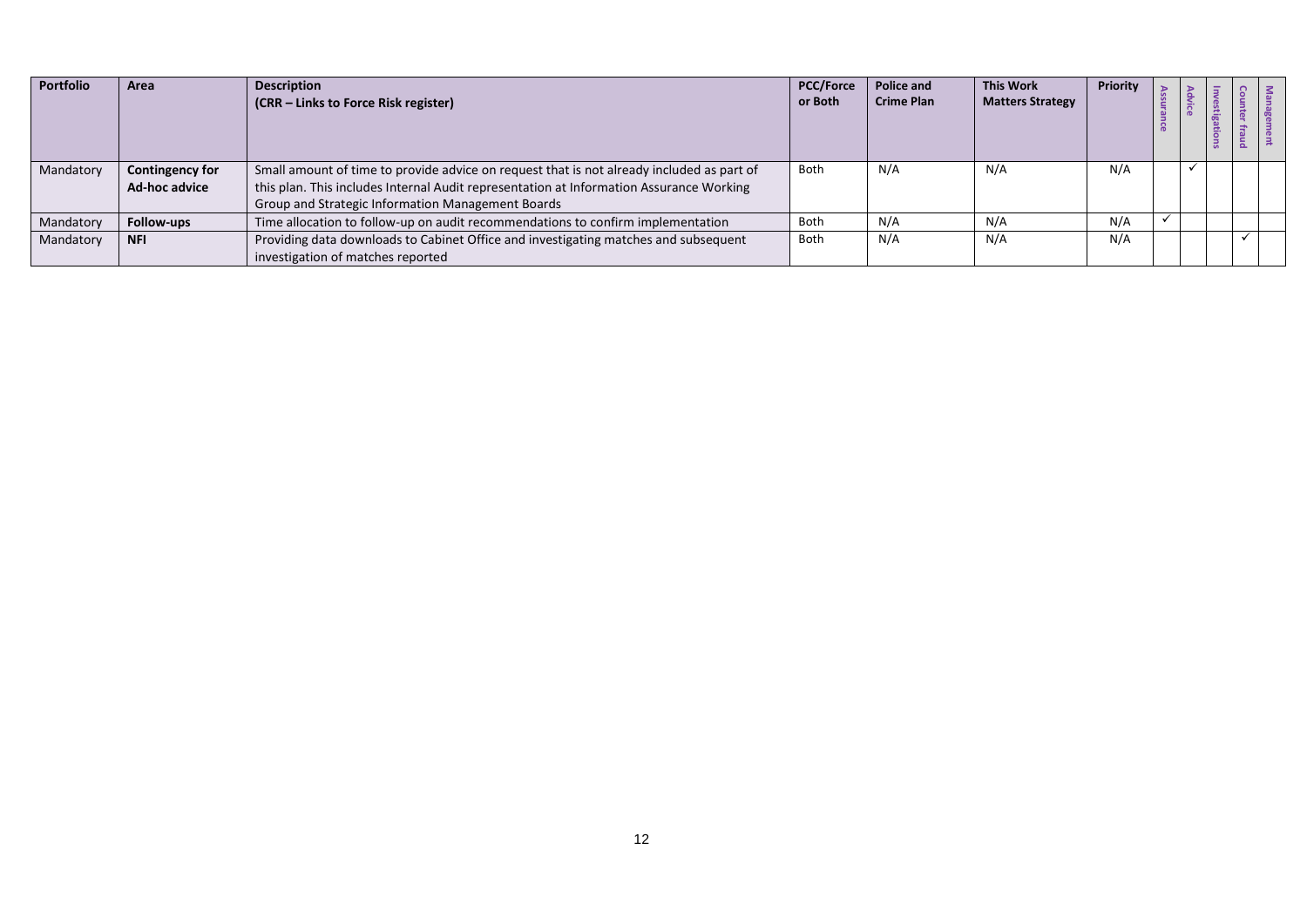# **Illustration of Auditable Topics (not planned for 2022/23)**

In addition to the audit work plan above, the Public Sector Internal Audit Standards requires the strategy to be transparent about those audit areas not covered in 2022/23. Based upon the planning discussions with senior management and subsequent communication around proposed audit areas, Internal Audit's professional judgement and the results of previous audits, the following topics are **not** planned for 2022/23. However, should any of the planned audits not take place this list will be used to substitute, in consultation with Senior Management and Joint Audit Committee. The audit universe will continue to be developed and refined during future planning exercises and liaison meetings.

| <b>Portfolio</b>  | Area                                                            | <b>Description</b>                                                                                                                                                                                                                                                                                                                                                      | <b>PCC/Force</b> | <b>Police and Crime Plan</b>                       | <b>This Work Matters</b>                                             | Priority | <b>Comments</b>                           |
|-------------------|-----------------------------------------------------------------|-------------------------------------------------------------------------------------------------------------------------------------------------------------------------------------------------------------------------------------------------------------------------------------------------------------------------------------------------------------------------|------------------|----------------------------------------------------|----------------------------------------------------------------------|----------|-------------------------------------------|
|                   |                                                                 | (CRR - Links to Force Risk register)                                                                                                                                                                                                                                                                                                                                    | or Both          |                                                    | <b>Strategy</b>                                                      |          |                                           |
| POD               | Performance<br>Management -<br><b>Officers and staff</b>        | This review will focus on the arrangements<br>across the Force for managing the<br>performance of staff and officers. The WMP<br>Conversations process was introduced in 2018<br>and is now an embedded part of managing<br>staff performance. In January 2022 a new<br>staff rating process was introduced as part of<br>WMP conversations and this review will assess | Force            | Performance<br>management of<br>officers and staff | A workforce empowered<br>to learn quickly and<br>improve performance | M        |                                           |
|                   |                                                                 | how this new process is being adopted and<br>embedded and the plans to use the process to<br>provide praise and recognition as well as<br>supporting development.                                                                                                                                                                                                       |                  |                                                    |                                                                      |          |                                           |
| POD (SS)          | Overtime                                                        | This review will provide assurance that the<br>arrangements for claiming and paying<br>overtime to staff and officers is robust<br>ensuring appropriate approvals and due<br>diligence checks on payments.                                                                                                                                                              | Force            | <b>Financial Probity</b>                           | More effective working<br>across our departments -<br>one team       | M        | Advisory work ongoing on new Overtime App |
| POD (SS)          | <b>Debtors</b>                                                  | To provide assurance that the processes and<br>systems in place for the raising of debtor<br>invoices and subsequent recovery of debts are<br>effective                                                                                                                                                                                                                 | Both             | <b>Financial Probity</b>                           | More effective working<br>across our departments -<br>one team       |          |                                           |
| Security          | <b>ROCU Business</b><br>Support                                 | This review will consider the robustness of<br>business support processes operating within<br>ROCU.                                                                                                                                                                                                                                                                     | Force            | Serious and Organised<br>Crime                     | A whole-system<br>approach to prevention<br>with external partners   | M        |                                           |
| Security          | Intelligence - Specific<br>focus on Threat to<br>Life scenarios | This themed audit will determine whether the<br>processes in place for categorising Threats to<br>Life (TTL) as high, medium and low are robust.<br>The review will confirm the guidance is clear<br>and consistently applied.                                                                                                                                          | Force            |                                                    |                                                                      |          |                                           |
| Local<br>Policing | <b>Volunteers</b>                                               | The Force relies on its volunteer workforce but<br>sustaining volunteers longer term can be                                                                                                                                                                                                                                                                             | Force            | <b>Equality and Human</b><br>Rights                | Make it easier for the<br>public to help us build                    | M        |                                           |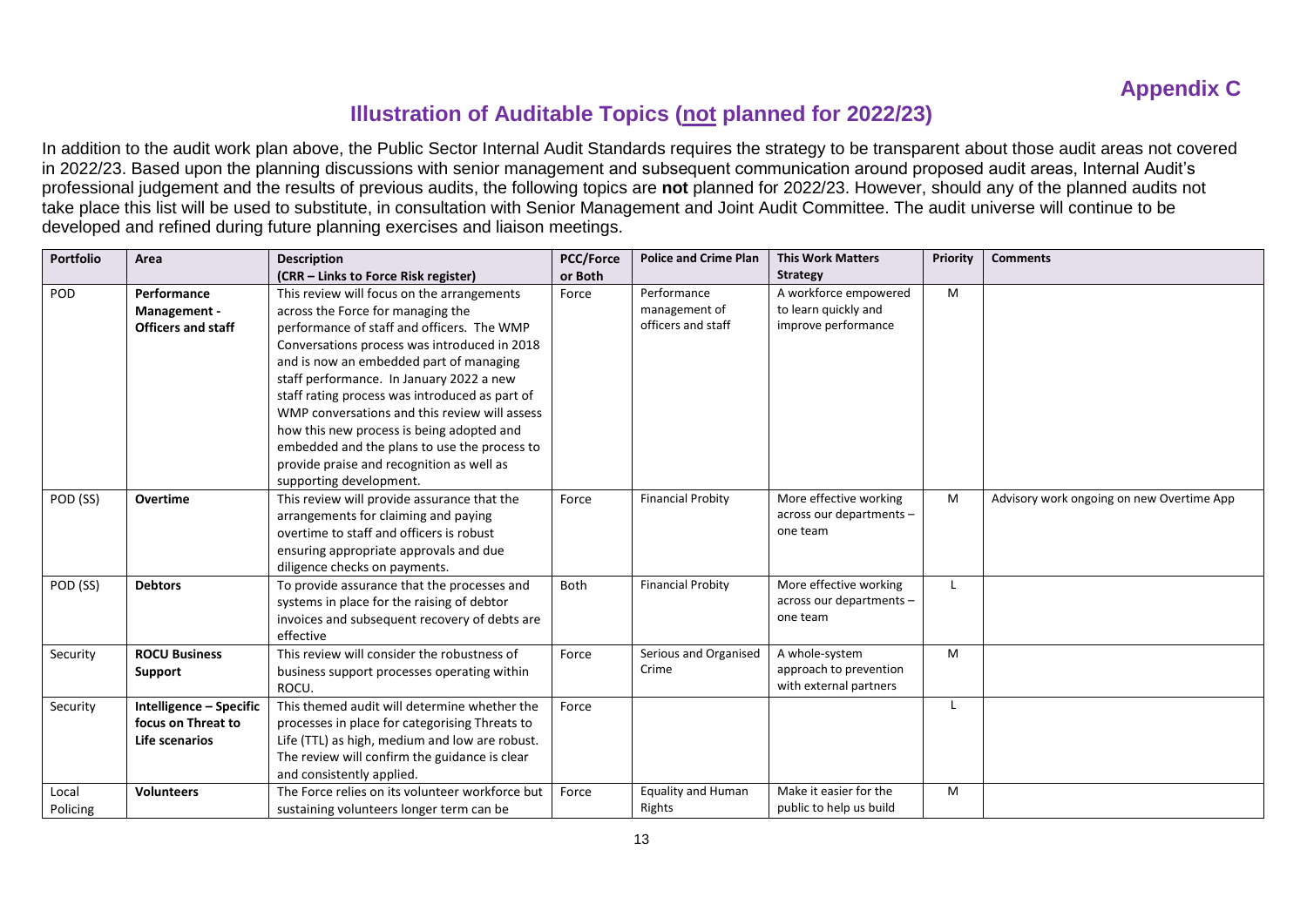| <b>Portfolio</b>                       | Area                                            | <b>Description</b><br>(CRR - Links to Force Risk register)                                                                                                                                                                                                                                                                                                                                   | <b>PCC/Force</b><br>or Both | <b>Police and Crime Plan</b>                                                                                          | <b>This Work Matters</b><br><b>Strategy</b>                            | Priority     | <b>Comments</b>                                                                                                    |
|----------------------------------------|-------------------------------------------------|----------------------------------------------------------------------------------------------------------------------------------------------------------------------------------------------------------------------------------------------------------------------------------------------------------------------------------------------------------------------------------------------|-----------------------------|-----------------------------------------------------------------------------------------------------------------------|------------------------------------------------------------------------|--------------|--------------------------------------------------------------------------------------------------------------------|
|                                        |                                                 | challenging. This review will consider how the<br>Force is working towards sustaining its pool of<br>volunteers. The review will consider shared<br>learning from across the pool of volunteers.                                                                                                                                                                                             |                             |                                                                                                                       | safer communities                                                      |              |                                                                                                                    |
| Commercial<br><b>Services</b><br>(IM)  | <b>Information Sharing</b><br><b>Agreements</b> | A review of the Information Sharing<br>Agreements across the Force to ensure<br>policies, standards and procedures for sharing<br>information between partners and other third<br>parties are being complied and data is shared<br>in a safe and secure way.                                                                                                                                 | Force                       | Serious and Organised<br>Crime<br>Preventing and<br>reducing crime<br><b>Reducing Violence</b><br>(Analysis and data) | A whole-system<br>approach to prevention<br>with external partners     | $\mathsf{L}$ | Compliance with ISA agreements will be<br>addressed through individual audits where ISA<br>agreements are in place |
| Commercial<br><b>Services</b><br>(F&P) | <b>General ledger</b>                           | This audit will seek to give assurances that the<br>general ledger accurately reflects the financial<br>transactions of the Force and PCC. The review<br>will include aspects such as account code<br>maintenance, management of suspense<br>accounts, reconciliation of ledger balances,<br>reliability and integrity of transactions and<br>records.<br><b>CRR 10 Financial Management</b> | <b>Both</b>                 | <b>Financial Probity</b>                                                                                              | More effective working<br>across our departments -<br>one team         | M            |                                                                                                                    |
| Commercial<br><b>Services</b><br>(F&P) | <b>Priority Based</b><br><b>Budget approach</b> | The Force is reviewing its budgeting<br>arrangements to respond to the budget cuts<br>from Government. This review will determine<br>how the Force is driving forward those plans<br>to deliver priority based budgets.<br><b>CRR 10 Financial Management</b>                                                                                                                                | Force                       | <b>Financial Planning</b>                                                                                             | A workforce empowered<br>to learn quickly and<br>improve performance   | M            | Aspects of priority based budget will be<br>incorporated into planned budget management<br>audit                   |
| Commercial<br><b>Services</b>          | <b>POCA - Proceeds of</b><br><b>Crime Act</b>   | This review will ensure that the processes for<br>administering proceeds of crime monies are<br>operating effectively to maximise amounts<br>received by the Force                                                                                                                                                                                                                           | Force                       | Proceeds of Crime Act                                                                                                 |                                                                        | M            |                                                                                                                    |
| Commercial<br>Services<br>(F&P)        | <b>Income Generation</b>                        | This review will consider the arrangements<br>across the Force for generating income,<br>including how the Force is managing its<br>income sources and exploring opportunities<br>for new income streams.                                                                                                                                                                                    | Force                       | <b>Financial Planning</b>                                                                                             |                                                                        | M            |                                                                                                                    |
| Commercial<br>Services<br>(IT&D)       | <b>Robotics</b>                                 | The use of robotics and automation solutions<br>are becoming more widespread. This review<br>will determine the roadmap for the use of                                                                                                                                                                                                                                                       | Force                       | <b>Financial planning</b><br>Supporting the<br>workforce,                                                             | Ethically apply the use of<br>machines to improve our<br>effectiveness | $\mathsf{L}$ | Aspects of processes that utilise robotics will be<br>reviewed as part of individual audits                        |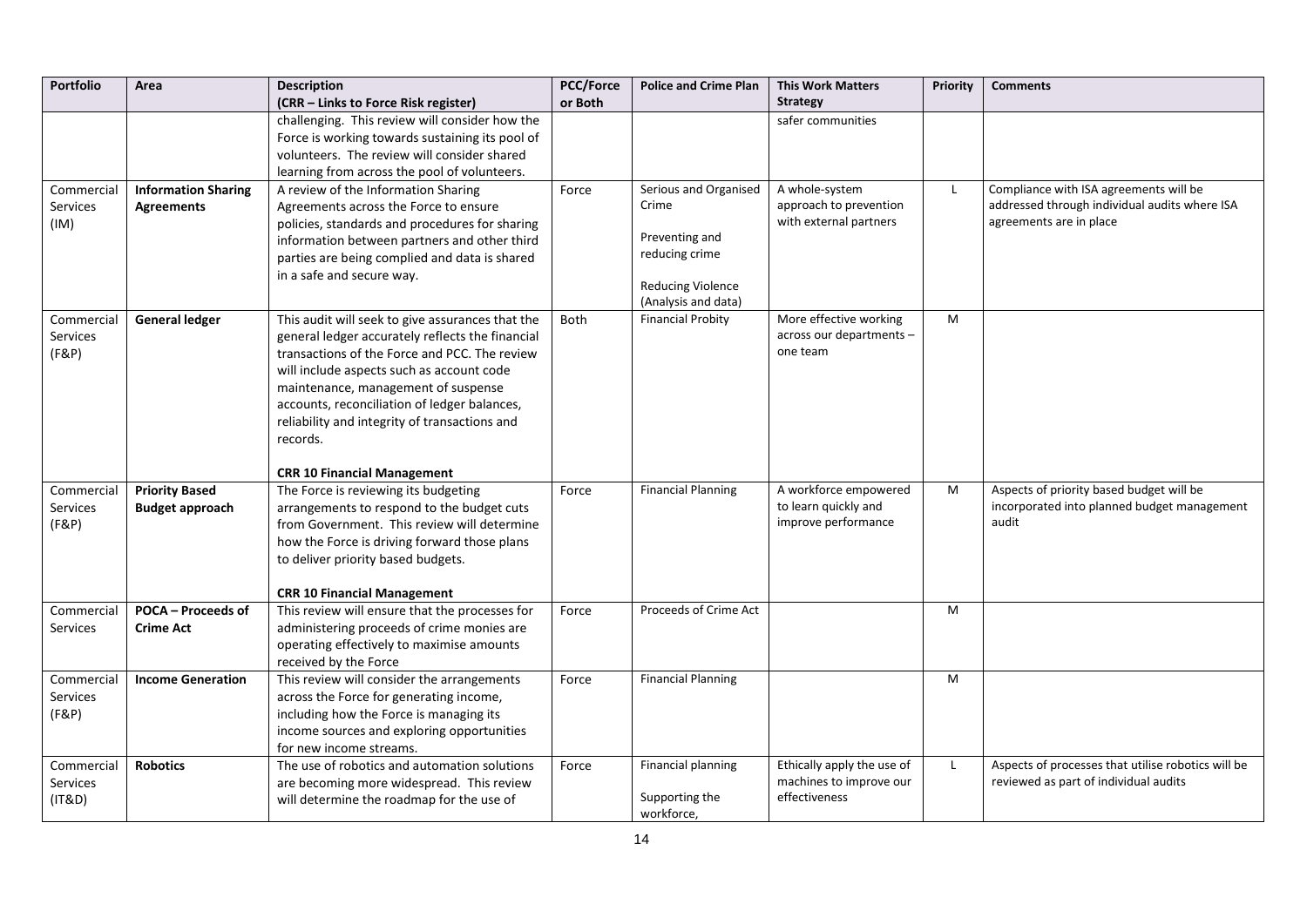| <b>Portfolio</b>                 | Area                                           | <b>Description</b><br>(CRR - Links to Force Risk register)                                                                                                                                                                                                                                                          | <b>PCC/Force</b><br>or Both | <b>Police and Crime Plan</b>                                                 | <b>This Work Matters</b><br><b>Strategy</b>                            | Priority     | <b>Comments</b>                                                                    |
|----------------------------------|------------------------------------------------|---------------------------------------------------------------------------------------------------------------------------------------------------------------------------------------------------------------------------------------------------------------------------------------------------------------------|-----------------------------|------------------------------------------------------------------------------|------------------------------------------------------------------------|--------------|------------------------------------------------------------------------------------|
|                                  |                                                | robotic solutions across the Force and will<br>assess the processes used for determining,<br>prioritising, programme parameters, access to<br>parameters, change control processes etc. The<br>review will also test a sample of processes that<br>use robotics to ensure they operate as<br>intended.              |                             | organisational change<br>and new technology:                                 |                                                                        |              |                                                                                    |
| Commercial<br>Services<br>(IT&D) | <b>IT Development Plan</b><br>/ Strategy       | This review the adequacy and effectiveness of<br>the governance, processes and key controls<br>over the delivery of the IT strategy to help the<br>Force meet its objectives. The review will<br>consider the readiness for delivering key local<br>and national system developments.                               | Force                       | Supporting the<br>workforce,<br>organisational change<br>and new technology: | Ethically apply the use of<br>machines to improve our<br>effectiveness | $\mathsf{L}$ | New IT Synergy Strategy being developed. Defer<br>to 2023/24 to assess delivery.   |
| Commercial<br>Services<br>(IT&D) | <b>Mobile devices</b>                          | Due to the vast increase in number of mobile<br>devices this review will assess how well the<br>Force is managing mobile devices, e.g. issue,<br>losses, stolen device management, standard<br>set up, systems access, tracking staff moves,<br>security policies, disposal and destruction,<br>usage policies etc. | Force                       | Organisational<br>change, national<br>programmes, other<br>new technologies  | Continue to modernise<br>and ensure a sustainable<br><b>WMP</b>        | $\mathbf{I}$ |                                                                                    |
| Commercial<br>Services<br>(IT&D) | <b>Software Licencing</b>                      | This review will provide assurance around the<br>adequacy, effectiveness and completeness of<br>monitoring of software licenses across the<br>Force.                                                                                                                                                                | Force                       |                                                                              |                                                                        | $\mathsf{L}$ |                                                                                    |
| Crime                            | Children through the<br><b>Custody Process</b> | This review will provide assurance that a<br>trauma informed approach is applied when<br>managing children through the custody<br>process. The review will ensure compliance<br>with established processes.                                                                                                         | Force                       | Recognising trauma in<br>victims and offenders<br>Children in custody        |                                                                        | M            |                                                                                    |
| Crime                            | <b>Use of Civil Orders</b>                     | This covers areas such as Domestic Abuse,<br>Stalking and Harassment, DVPO, injunctions<br>etc. The rate of use of civil orders by WMP is<br>lower than other forces. This review will<br>consider compliance with best practice for<br>issuing civil notices.                                                      | Force                       | Preventing and<br>reducing crime                                             |                                                                        | M            | Some aspects such as DVPO/DVPNs reviewed as<br>part of recent Domestic Abuse audit |
| Crime                            | <b>Forensics -</b><br><b>Biometrics</b>        | This review would provide assurance that the<br>samples taken from FCID and PPU from<br>victims and witnesses are managed properly<br>and comply with required standards. These<br>arrangements fall outside of Forensics Services<br>and their ISO regime.                                                         | Force                       |                                                                              | Expand use of data and<br>technologies to define<br>our interventions  | $\mathsf{L}$ |                                                                                    |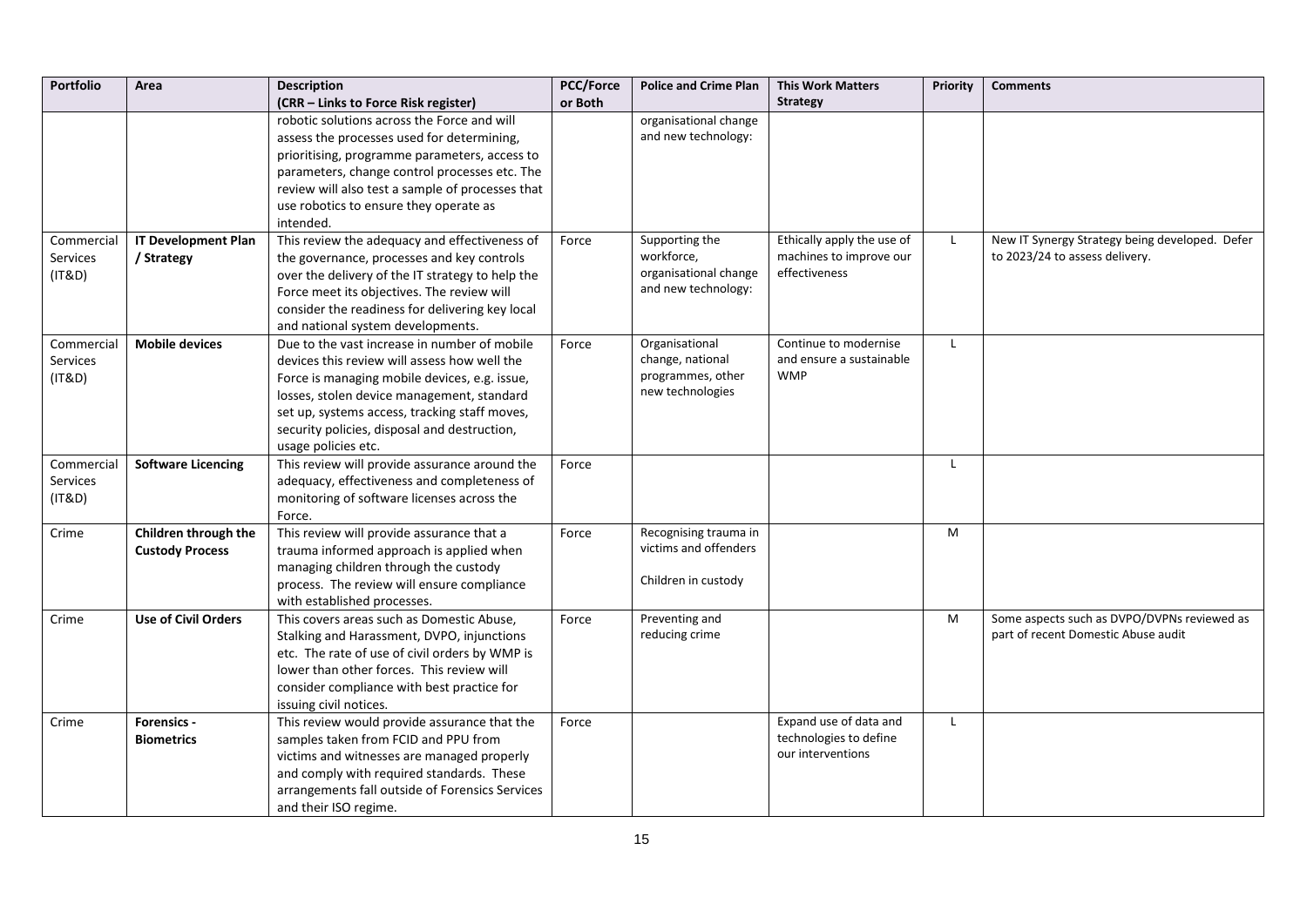| <b>Portfolio</b> | Area                      | <b>Description</b>                               | <b>PCC/Force</b> | <b>Police and Crime Plan</b> | <b>This Work Matters</b> | <b>Priority</b> | <b>Comments</b>                                 |
|------------------|---------------------------|--------------------------------------------------|------------------|------------------------------|--------------------------|-----------------|-------------------------------------------------|
|                  |                           | (CRR – Links to Force Risk register)             | or Both          |                              | <b>Strategy</b>          |                 |                                                 |
| Crime            | <b>Mental Health</b>      | This review will assess changes in policies and  | Force            | Rebuilding                   | A whole-system           |                 |                                                 |
|                  |                           | processes since the previous audit of mental     |                  | <b>Community Policing</b>    | approach to prevention   |                 |                                                 |
|                  |                           | health in 2018/19 with specific focus on S135    |                  |                              | with external partners   |                 |                                                 |
|                  |                           | and S136 which relies heavily on support from    |                  | Mental Health                |                          |                 |                                                 |
|                  |                           | partners.                                        |                  |                              |                          |                 |                                                 |
| Operations       | <b>Digital Evidence</b>   | Digital Evidence Store is a system to manage     | Force            | Organisational               | Continue to modernise    | M               | Process currently being piloted with wider roll |
|                  | <b>Store</b>              | and store digital evidence from point of         |                  | change, national             | and ensure a sustainable |                 | out expected later in year - defer to 2023/24   |
|                  |                           | collection through to disposal. This review will |                  | programmes, other            | <b>WMP</b>               |                 |                                                 |
|                  |                           | assess how the digital evidence store is being   |                  | new technologies             |                          |                 |                                                 |
|                  |                           | implemented across the Force following its       |                  |                              |                          |                 |                                                 |
|                  |                           | initial pilot to capture evidence from BWV and   |                  |                              |                          |                 |                                                 |
|                  |                           | members of the public and how it is being        |                  |                              |                          |                 |                                                 |
|                  |                           | utilised to speed up the investigation process   |                  |                              |                          |                 |                                                 |
|                  |                           | resulting in quicker charging decisions and      |                  |                              |                          |                 |                                                 |
|                  |                           | allowing more collaborative working              |                  |                              |                          |                 |                                                 |
| Operations       | <b>Strategic Protests</b> | This review will consider how threat, harm,      | Force            | <b>Strategic Policing</b>    |                          |                 |                                                 |
|                  |                           | risk is assessed and intelligence information    |                  | Requirement                  |                          |                 |                                                 |
|                  |                           | shared in relation to strategic protests.        |                  |                              |                          |                 |                                                 |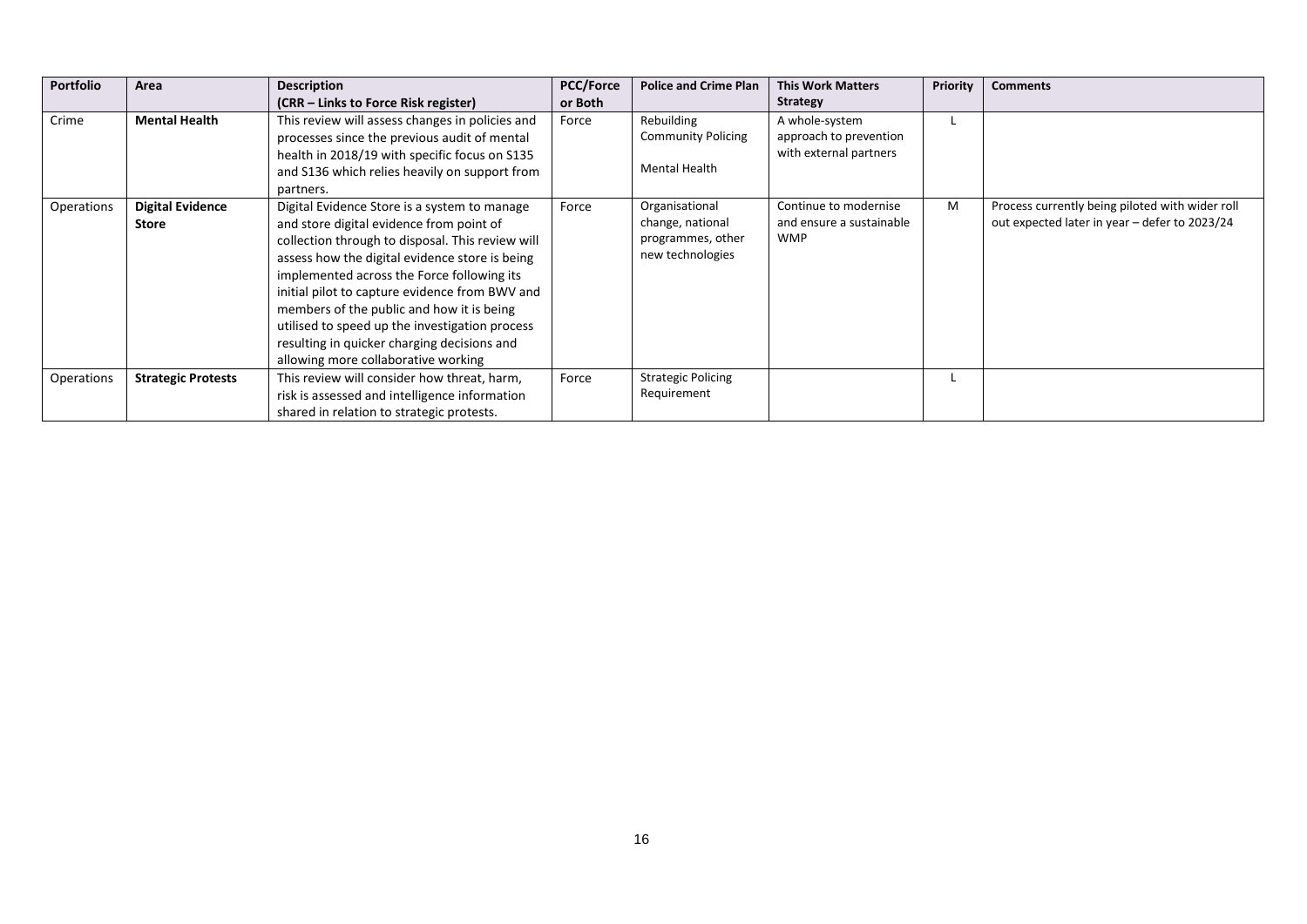# **Audit Coverage of Key Risk Areas**

# This table summarises the previous and planned audit coverage against current risks within the Force and PCC Risk Registers

| <b>Risk ID</b> | <b>Risk Name</b>                                                         | <b>Description</b>                                                                                                                                                                                                                                                                                                                                                                                                                                                                                                                                                                                                                                                                                                                                                                                                                                                                                                                                                                                           | <b>Residual</b><br><b>Risk</b><br><b>Rating</b> | <b>Previous audit</b><br>coverage (18/19 to<br>2021/22                     | <b>Proposed Internal Audit</b><br>2022/23         |
|----------------|--------------------------------------------------------------------------|--------------------------------------------------------------------------------------------------------------------------------------------------------------------------------------------------------------------------------------------------------------------------------------------------------------------------------------------------------------------------------------------------------------------------------------------------------------------------------------------------------------------------------------------------------------------------------------------------------------------------------------------------------------------------------------------------------------------------------------------------------------------------------------------------------------------------------------------------------------------------------------------------------------------------------------------------------------------------------------------------------------|-------------------------------------------------|----------------------------------------------------------------------------|---------------------------------------------------|
| <b>CRR18</b>   | <b>Core Skills</b><br><b>Resilience &amp;</b><br><b>Training Risk</b>    | There has been a drop in Police Officers trained in core skill areas, this has partly been due to COVID and self-<br>isolation measures. This has led to a reduction in the percentage numbers and resilience of Police Officers trained<br>in core skills such as Personal Safety Training, Driver Training, Public Order Skills and Taser. The reduced<br>capacity has also led to a reduced offer from L&D.                                                                                                                                                                                                                                                                                                                                                                                                                                                                                                                                                                                               | <b>Critical</b>                                 | • Training                                                                 | • Training                                        |
| <b>CRR20</b>   | <b>Probation Data</b><br>Sharing &<br><b>Disclosure</b>                  | There is a risk that the Force does not have the appropriate oversight and a centralised process to deal with and<br>record the information requests made by the Parole Board.                                                                                                                                                                                                                                                                                                                                                                                                                                                                                                                                                                                                                                                                                                                                                                                                                               | <b>Critical</b>                                 |                                                                            | • Parole Board<br><b>Disclosures</b>              |
| <b>CRR03</b>   | <b>Operational</b><br><b>Training and</b><br><b>Embedded</b><br>Learning | <b>Op Plato Embedding</b><br>There is a risk that Operational Officers fail to adopt the national Joint Operating Principles introduced to WMP in<br>December 2020 in a timely manner. A new challenge with this risk is the lack of ownership locally now that ORU<br>have rolled out the training to keep this an annual refresher on CPD days within departments.<br><b>JESIP Command Training</b><br>Limited roll out of the JESIP re-accreditation courses. This has been caused by insufficient access to training<br>venues and JESIP trainers amongst the tri-service and could lead to a delay in re-accreditation of the JESIP<br>Commanders and upskilling new staff.                                                                                                                                                                                                                                                                                                                             | <b>High</b>                                     | • Marauding Terrorist<br><b>Attacks</b>                                    | • Civil Contingencies                             |
| <b>CRR15</b>   | S22 Governance                                                           | ROCU - If the current model - ARIS (Asset Recovery Incentivisation Scheme) is altered and assets seized were<br>distributed across the region e.g. as per the current funding formula WMP OPCC would stand to lose 47% of<br>current ARIS funding. There is a risk that if ARIS funding is not provided to other forces they may withdraw<br>resource from the ROCUWM as they are not seeing equitable benefits from the regional agreement.<br>CTU - There are two proposed options for the method of transferring Special Branch funding into CT Policing as<br>part of the national SB Reform project. There is a risk that if Option 1 is chosen the transfer of SB funding into CT<br>Grant will result in a 'top slice' from forces across the region that is not consistent with the actual spend of Special<br>Branch. Option 2 would be a one-time adjustment. Based on this information, there is a risk that WMP will see their<br>budget reduced by more than the actual cost of Special Branch. | <b>High</b>                                     |                                                                            | • Special Branch<br>• ROCU Tasking                |
| <b>CRR09</b>   | <b>Recruitment &amp;</b><br><b>Retention/Uplift</b>                      | There is a risk of being unable to recruit staff across the Force in a timely manner and aligned with the strategic<br>workforce planning requirements.<br>The uplift targets and their associated entry routes (e.g. PEQF) create significant additional demand on WMP. The<br>failure to meet recruitment targets will impact on the force's resilience and may potentially affect future funding from<br>the Home Office.<br>There is a risk that a number of student officers have been identified as potentially being at risk of dismissal due to<br>repeated failures of university modules.                                                                                                                                                                                                                                                                                                                                                                                                          | <b>High</b>                                     | • Workforce Planning<br>• Diversity and<br>inclusion<br>• Uplift Programme | • Recruitment                                     |
| <b>CRR13</b>   | Cybersecurity                                                            | Failure of the Force's IT&D systems (due to cyber-attack, hardware failure, loss of IT systems via IT services<br>provider or other data security breaches) will lead to severe disruption to service delivery and response.                                                                                                                                                                                                                                                                                                                                                                                                                                                                                                                                                                                                                                                                                                                                                                                 | <b>High</b>                                     | • Cybersecurity                                                            | • IT Business Continuity<br>and Disaster recovery |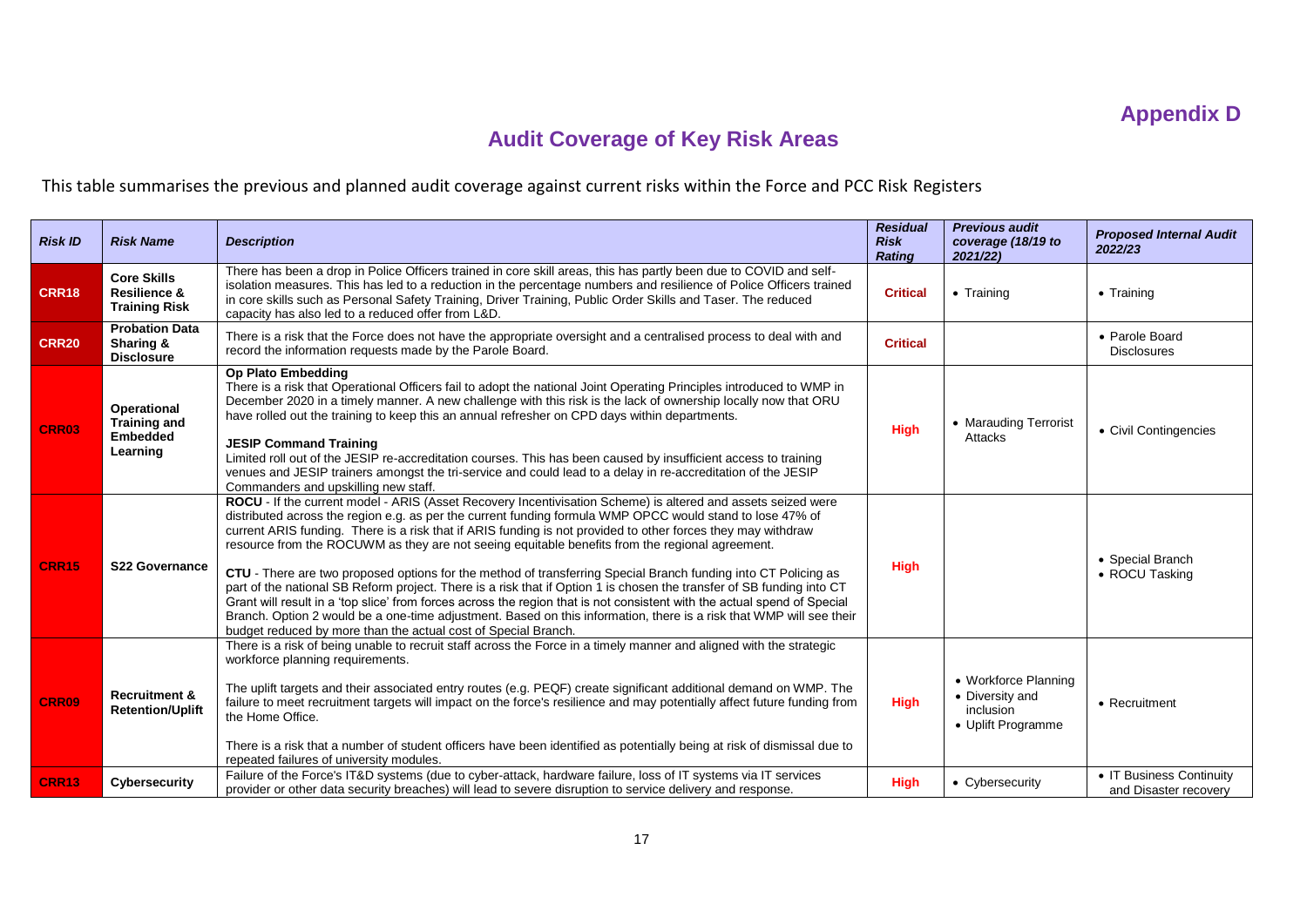| <b>Risk ID</b> | <b>Risk Name</b>                             | <b>Description</b>                                                                                                                                                                                                                                                                                                                                                                                                                                                                                                                                                                                                                                                                                                                    | <b>Residual</b><br>Risk<br><b>Rating</b> | <b>Previous audit</b><br>coverage (18/19 to<br>2021/22)                                                                                                                                                                                                                                                                                             | <b>Proposed Internal Audit</b><br>2022/23                                                                                                      |
|----------------|----------------------------------------------|---------------------------------------------------------------------------------------------------------------------------------------------------------------------------------------------------------------------------------------------------------------------------------------------------------------------------------------------------------------------------------------------------------------------------------------------------------------------------------------------------------------------------------------------------------------------------------------------------------------------------------------------------------------------------------------------------------------------------------------|------------------------------------------|-----------------------------------------------------------------------------------------------------------------------------------------------------------------------------------------------------------------------------------------------------------------------------------------------------------------------------------------------------|------------------------------------------------------------------------------------------------------------------------------------------------|
| CRR06          | Corporate<br>Health, Safety<br>and Wellbeing | - There may be an increase in employee related mental health and wellbeing issues which impacts WMP's ability<br>to deliver and recover operational services during the post pandemic environment.<br>- There is a risk of post-Traumatic Stress Disorder to forensic services staff caused through constant exposure to<br>trauma, death, violence and sexual scenes and evidence and the subsequent raw emotion of victims and families.                                                                                                                                                                                                                                                                                            | High                                     | • Occupational health                                                                                                                                                                                                                                                                                                                               | • Wellbeing                                                                                                                                    |
| <b>CRR01</b>   | Vulnerability<br>and Hidden<br><b>Crimes</b> | There is a risk that the increased identification of vulnerability in demand, and hidden crimes (includes child<br>exploitation, modern day slavery, human trafficking, domestic abuse, missing people) poses a challenge to the<br>Force to manage its complexity. The risk could also impact the response levels provided impacting the delivery of<br>an effective service to those in need.                                                                                                                                                                                                                                                                                                                                       | <b>High</b>                              | $\bullet$ Thrive+<br>• Vulnerability - focus<br>on delivery plan and<br>domestic abuse<br>• Vulnerability -<br>Governance<br>arrangements<br>• Domestic Abuse<br>Serial Perpetrators<br>• Vulnerability in<br>Calls/THRIVE+<br>• Missing Persons<br>• Domestic Abuse<br>Case Management<br>• Hidden Crimes<br>• Rape and Serious<br>Sexual Offences | • Rape and Serious<br>Sexual Offences                                                                                                          |
| CRR02          | <b>Serious</b><br>Violence in<br>Under 25s   | There is a risk that interventions to address multiple risk factors/indicators are not impactful or effective. The<br>increase in volume of serious youth crime and serious violence (gun and knife crime) in the under 25s could lead to<br>the cumulative risk around community safety. There could be a perceived failure that the Force is not responding<br>adequately to prevent and respond to crime involving young people.                                                                                                                                                                                                                                                                                                   | High                                     | · Serious Violence in<br>Under 25s<br>• Violence Reduction<br>Unit                                                                                                                                                                                                                                                                                  | • Serious Violence in<br>Under 25s - Local<br>Policing aspects                                                                                 |
| <b>CRR05</b>   | <b>Demand</b><br>Management                  | There is a risk that the Force fails to respond to and manage the effective and efficient policing requirements of the<br>region as a result of the increased volume and complexity in demand. The nature of the rise requires an increasing<br>level of sophistication to understand how it moved through the system and may be compounded by resourcing<br>constraints.                                                                                                                                                                                                                                                                                                                                                             | High                                     | • Force Response<br>$\bullet$ Thrive+<br>• Intelligence<br>Management &<br>Tasking<br>• Data Driven Insight<br>• Use of Intelligence                                                                                                                                                                                                                |                                                                                                                                                |
| <b>CRR17</b>   | Organisational<br>Learning                   | Organisational learning is obtained across the force via its various learning hotspots (i.e., IA / HMIC<br>recommendations, debriefs, inquiries (Manchester Arena bombings), IOPC reports etc). There is no integrated<br>organisational learning structure across the force to ensure once learning is identified, it is evaluated and shared<br>across the Force to positively impact policy practise and outcomes.<br>There is a risk that WMP lacks the oversight required to analyse strategic, cross cutting and/or operational<br>organisational learning to ensure risks and opportunities are managed and evaluated in showing learning and<br>ideas have a route to action including integration into operational practice. | High                                     | $\bullet$ Covid -<br>Organisational<br>Learning                                                                                                                                                                                                                                                                                                     | • Organisational Learning<br>- Manchester Arena<br>Bombing<br>• Organisational Learning<br>- Child Abuse - Learning<br>from Inspection reports |
| <b>CRR04</b>   | <b>CONNECT</b><br>Legacy/BRC<br>Data         | Data migration into CONNECT could lead to loss of relevant information transferring over from legacy systems into<br>CONNECT. Data loss/gaps could lead to the Force being unable to accurately access historic audit data.                                                                                                                                                                                                                                                                                                                                                                                                                                                                                                           | <b>High</b>                              | • Connect Case<br>Management<br>• Connect Benefits<br>realisation                                                                                                                                                                                                                                                                                   |                                                                                                                                                |
| <b>CRR08</b>   | Investigative<br>and Criminal                | - There is a risk that the case backlog that exists due to COVID may result in victims and witnesses losing faith in<br>the Criminal Justice system. The backlog also puts at risk the cost recovery from Police Led Prosecutions. There is                                                                                                                                                                                                                                                                                                                                                                                                                                                                                           | <b>High</b>                              | • Bail Management                                                                                                                                                                                                                                                                                                                                   |                                                                                                                                                |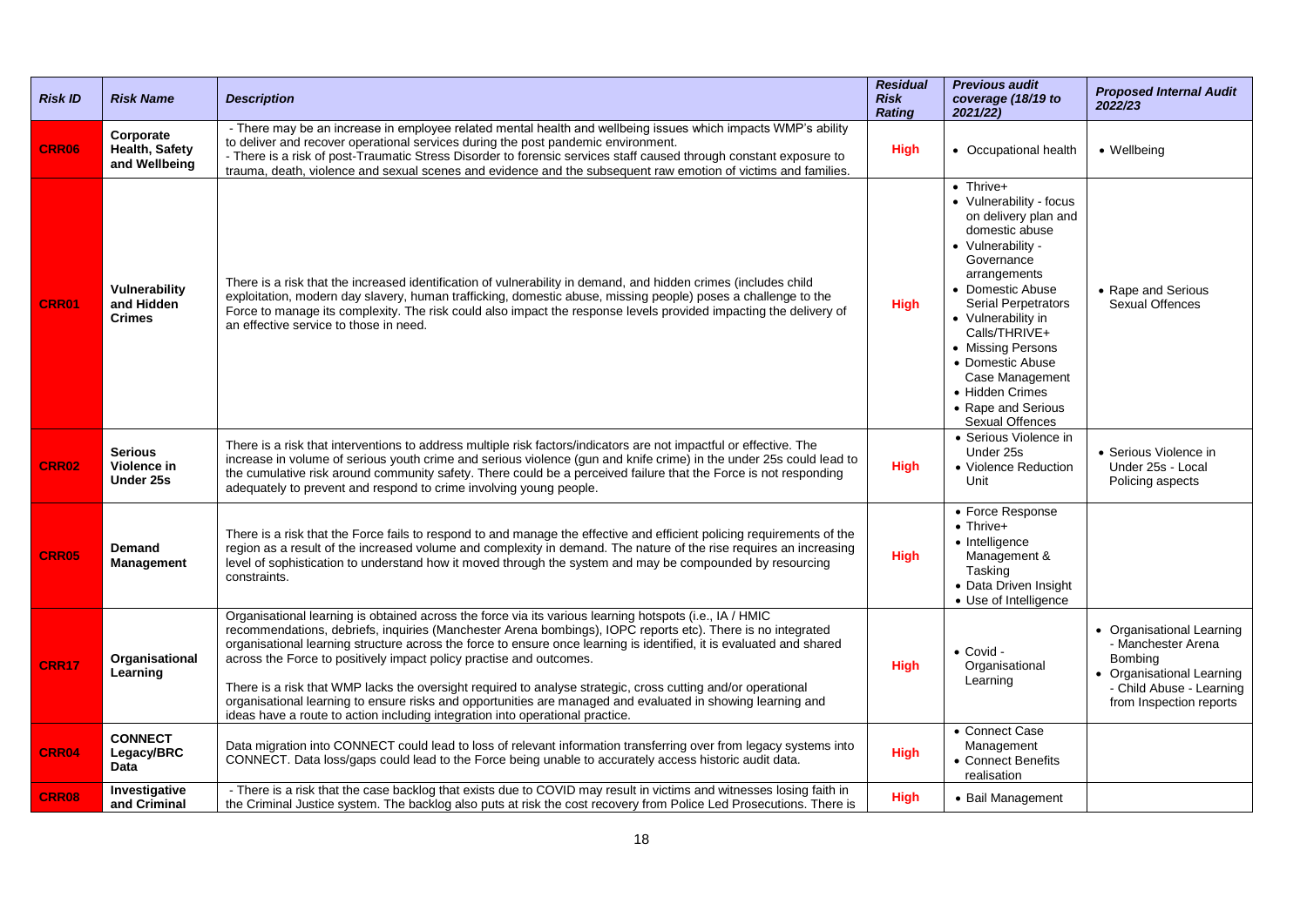| <b>Risk ID</b> | <b>Risk Name</b>                                    | <b>Description</b>                                                                                                                                                                                                                                                                                                                                                                                                                                                                                                                      | <b>Residual</b><br><b>Risk</b><br><b>Rating</b> | <b>Previous audit</b><br>coverage (18/19 to<br>2021/22)                           | <b>Proposed Internal Audit</b><br>2022/23            |
|----------------|-----------------------------------------------------|-----------------------------------------------------------------------------------------------------------------------------------------------------------------------------------------------------------------------------------------------------------------------------------------------------------------------------------------------------------------------------------------------------------------------------------------------------------------------------------------------------------------------------------------|-------------------------------------------------|-----------------------------------------------------------------------------------|------------------------------------------------------|
|                | <b>Justice Process</b><br>and Outcome               | also the risk of an additional strain on CJS resources, particularly in Witness Care, due to the new court listings<br>process.                                                                                                                                                                                                                                                                                                                                                                                                         |                                                 | • Management of<br>Suspects including<br>Release Pending                          |                                                      |
|                |                                                     | - Updates to the Attorney General's Guidelines on Disclosure which sits alongside the Criminal Procedure and<br>Investigations Act ("CPIA") 1996, has an impact on the working practices of investigations officers and staff, with a<br>short turnaround time for adhering to the quidance.                                                                                                                                                                                                                                            |                                                 | investigation                                                                     |                                                      |
| <b>CRR14</b>   | <b>Alarms</b><br>Management                         | There is a risk that alarm notifications may fail at Force Control C3 due to the unreliability of receiver equipment<br>and delays in replacing it.                                                                                                                                                                                                                                                                                                                                                                                     | <b>High</b>                                     |                                                                                   |                                                      |
| <b>CRR16</b>   | <b>Police Cadet</b><br>Leaders -<br>Safeguarding    | There is a risk that WMP Police Cadets policies, procedures and process fail to comply with the National Safety<br>and Safeguarding guidelines (UKYSSF). The guidelines are set out by the National VPC who advises that WMP<br>aligns its practice to the UK Youth Safer Spaces Framework (UKSSF) backed by the NPCC Enforcement.                                                                                                                                                                                                      | <b>Medium</b>                                   |                                                                                   |                                                      |
| <b>CRR21</b>   | <b>Mutual Aid &amp;</b><br><b>Resourcing</b>        | There is a risk that significant resources abstractions (police officers and staff) will be required from operational<br>business and duties during the operational period of the Commonwealth Games. There is a risk that a local,<br>regional or national critical incident could see Mutual Aid and / or WMP officers and / or vehicles abstracted to<br>resource the incident response.                                                                                                                                             | <b>Medium</b>                                   | • CWG resourcing<br>• CWG Volunteer<br>Strategy                                   |                                                      |
| CRR07          | <b>WMP</b><br>Demographics<br>and<br>Representation | There is a risk that a failure to attract, recruit and retain a diverse and representative workforce across the force<br>that is less representative of the communities we serve could create risk to public confidence.<br>Failure to attract and retain a diverse and representative workforce (both officers and staff) required at every level<br>of the Force to deliver our services to our diverse communities.                                                                                                                  | <b>Medium</b>                                   | • Workforce Planning<br>• Diversity and<br><b>Inclusion</b><br>• Uplift Programme | • Fairness and Belonging                             |
| <b>CRR10</b>   | <b>Financial</b><br>Management                      | i.- There is a risk that WMP's finances are not sustainable over the medium term and/or efficiency savings required<br>may adversely impact the operational services. Whilst the police grant has increased for 22/23 to fund increase in<br>officer numbers, there are still unfunded inflationary pressures.<br>ii - There is also a risk that as mandated/national initiatives develop (e.g. ESMCP, National Enabling Programme),<br>the actual costs for delivery far exceed the estimated costs within the affordability envelope. | <b>Medium</b>                                   | • Budget<br>Management<br>• General Ledger<br>• Treasury<br>Management            | • Budget Management/<br><b>Priority Based Budget</b> |
| <b>CRR11</b>   | Safeguarding -<br><b>Local Policing</b>             | There is a risk that the Force fails follow safeguarding processes to protect the needs of the most vulnerable<br>members of our community.<br>There is also a risk that the Force fails to fully understand the safeguarding needs and experiences of citizens -<br>young and old due to increased demand pressures and the challenging range of commissioned and partner-driven<br>arrangements operating across the region.                                                                                                          | <b>Medium</b>                                   | • Safeguarding<br>• Safeguarding<br><b>Boards</b>                                 |                                                      |

# **PCC Risk Register**

| <b>Risk ID</b> | <b>Risk Description and cause</b>                                                                                           | <b>Current</b><br><b>Score</b> | Previous audit coverage (18/19 to 21/22)                          | Proposed Audits 2022/23                                                                                       |
|----------------|-----------------------------------------------------------------------------------------------------------------------------|--------------------------------|-------------------------------------------------------------------|---------------------------------------------------------------------------------------------------------------|
|                | Arrangements in place do not secure an efficient and effective police force for the West<br>Midlands                        | High                           | Financial systems audits                                          | • Force governance<br>• Financial Systems audits                                                              |
|                | The PCC does not hold West Midlands Police to account effectively                                                           | Medium                         | • Police and Crime Plan                                           | • Police and Crime plan delivery                                                                              |
|                | The priorities and actions of the Police and Crime Plan are not delivered                                                   | Medium                         | Commissioning                                                     | Police and Crime plan delivery                                                                                |
|                | The resources of the PCC are not sufficient to deliver the police and crime plan and for<br>West Midlands Police to operate | High                           | • Uplift<br><b>Budget Monitoring</b><br>• Financial system audits | • Recruitment/Uplift<br>• Budget Management/Priority Based<br><b>Budget</b><br>Police and Crime plan delivery |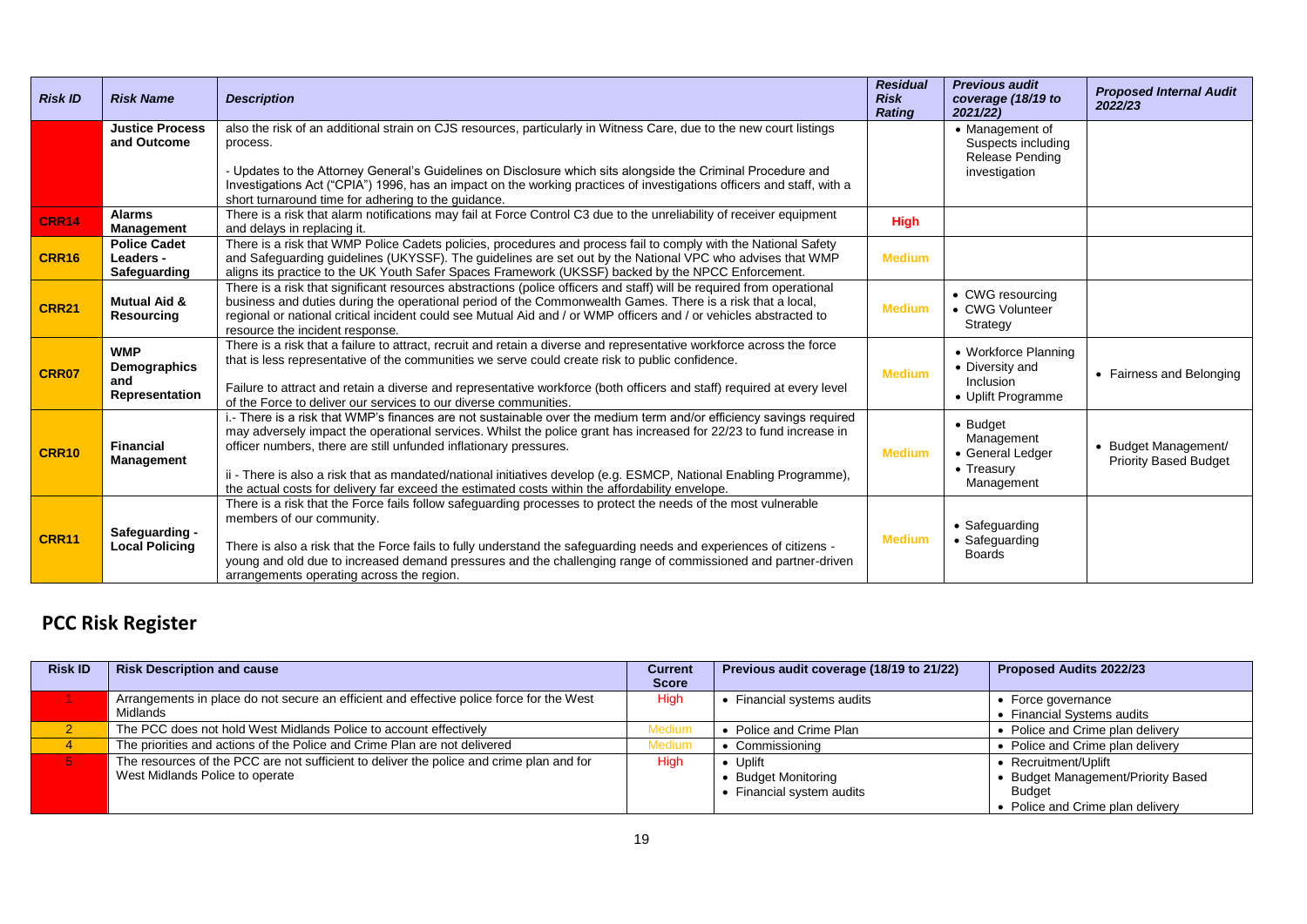| <b>Risk ID</b> | <b>Risk Description and cause</b>                                                                                                                                    | <b>Current</b><br><b>Score</b> | Previous audit coverage (18/19 to 21/22)                                                                                      | Proposed Audits 2022/23                                                               |
|----------------|----------------------------------------------------------------------------------------------------------------------------------------------------------------------|--------------------------------|-------------------------------------------------------------------------------------------------------------------------------|---------------------------------------------------------------------------------------|
| $6^{\circ}$    | West Midlands Police does not contribute to national and international policing capabilities                                                                         | <b>Medium</b>                  | • Marauding Terrorist Attacks<br>• Terrorist Offender Management<br>• CTU Covert Funds<br>• S22A Governance<br>$\bullet$ NPAS |                                                                                       |
|                | Lack of effective partnerships                                                                                                                                       | High                           | • Commissioning<br>• Section 22A Governance<br>• Violence reduction Unit<br>• Aspects also in individual audits               | • Partnership arrangements reviewed as<br>part of individual audits where applicable. |
| <b>Themed</b>  | Partnership - Diversion, violence reduction, roads, children in custody, criminal justice                                                                            | <b>High</b>                    | • Violence Reduction Unit<br>• Serious Violence U25s<br>• Integrated Offender Management                                      | • Serious Violence in Under 25s - Local<br>Policing aspects                           |
| <b>Themed</b>  | Disproportionality in policing – Achieving a target of 1,000 officers extra from<br>underrepresented groups by 2025. Also, retention and progression of workforce    | High                           | $\bullet$ Uplift                                                                                                              | • Recruitment                                                                         |
| <b>Themed</b>  | Accessing police services - Calls for service and publishing of stop and search information                                                                          | <b>High</b>                    | • Contact service levels                                                                                                      | • Citizens experience                                                                 |
| <b>Themed</b>  | Stop and search - Performance target relating to stop and search                                                                                                     | High                           |                                                                                                                               | • Stop and Search - Focus on strip search                                             |
| <b>Themed</b>  | WMP police officer and staff welfare - Understanding of activities currently being<br>undertaken through WMP's People Strategy. Introduction of the Police Covenant. | High                           | • Occupational health                                                                                                         | • Wellbeing                                                                           |
| <b>Themed</b>  | Performance management of officers and staff - Understanding WMP's plans around<br>performance management of officers and staff                                      | High                           |                                                                                                                               |                                                                                       |
| <b>Themed</b>  | Resources - Long term funding for the Violence Reduction Unit, introduction of green<br>agenda, funding crime prevention activities                                  | High                           | • Violence Reduction Unit                                                                                                     | • Environmental Strategy                                                              |
| <b>Themed</b>  | Supporting Victims and Witnesses - Mechanisms for victims feedback. Includes referral<br>pathways based on need including mental health support                      | <b>High</b>                    | • Victims Satisfaction                                                                                                        | • Citizens Experience                                                                 |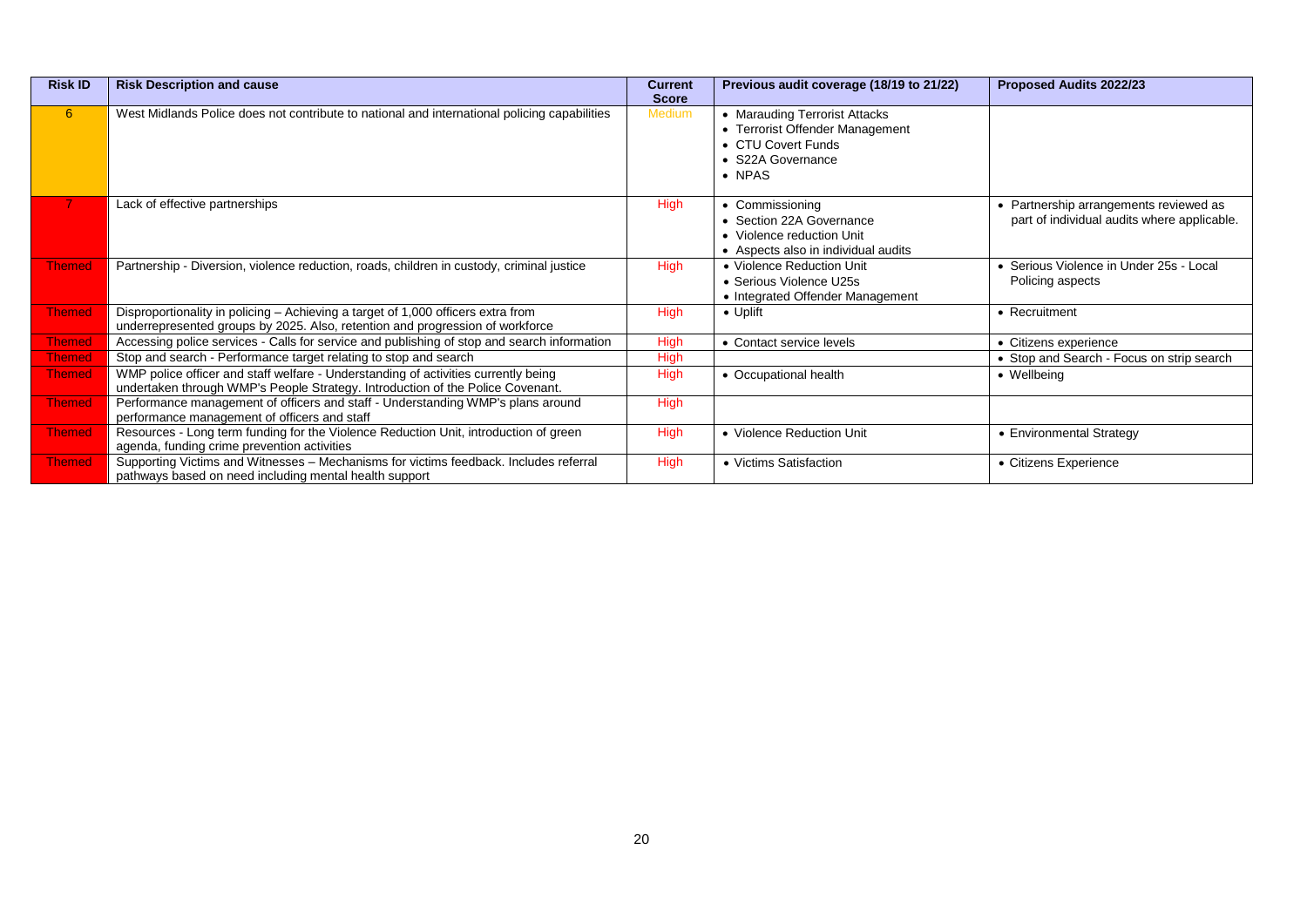31 March 2022

**Appendix E**



# **Commissioner / Chief Constable Joint Internal Audit Charter**

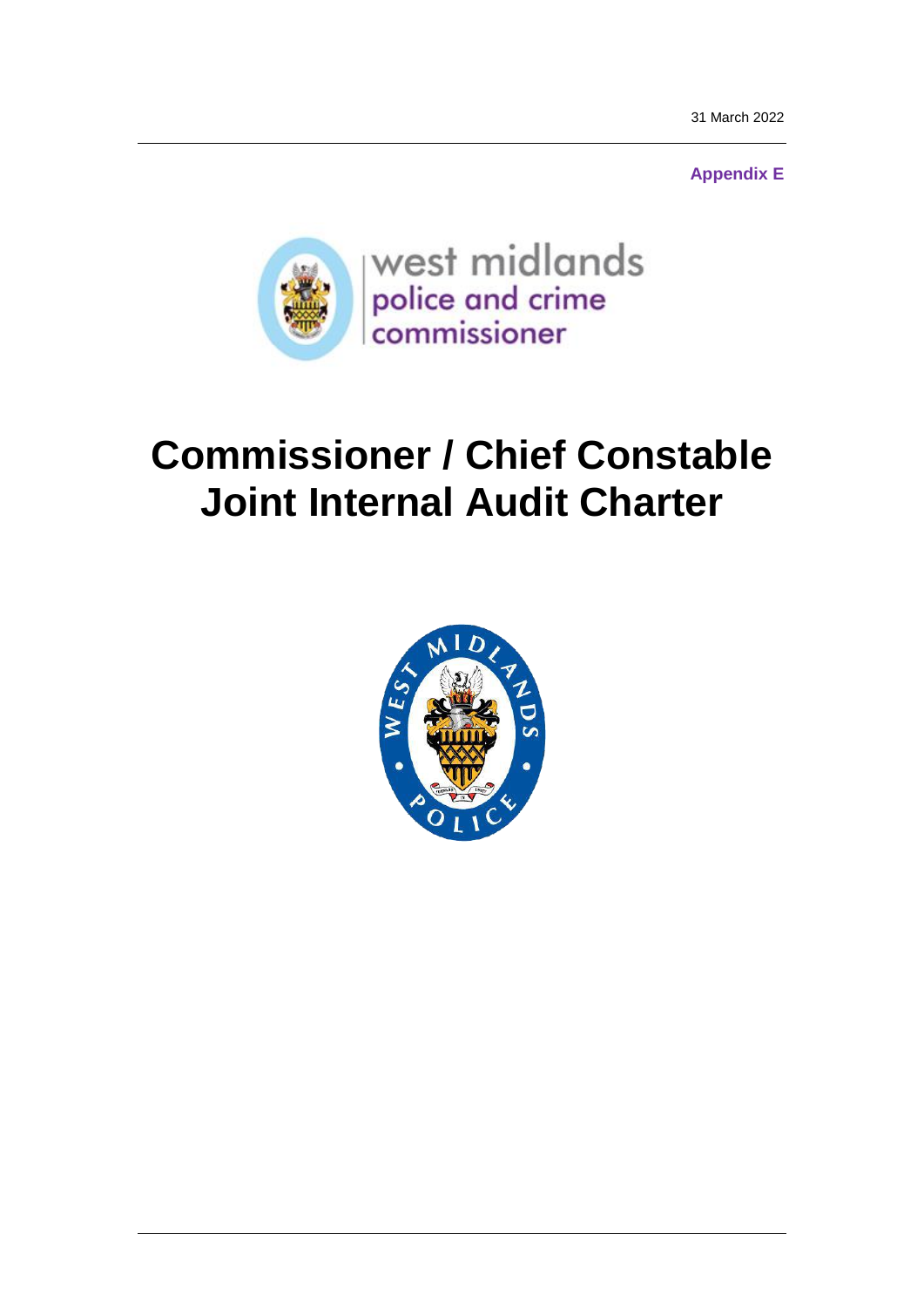Commissioner / Chief Constable -Joint Internal Audit Charter 31 March 2022

| Introduction                                           |   |  |  |  |
|--------------------------------------------------------|---|--|--|--|
| <b>Definitions</b>                                     |   |  |  |  |
| Internal Audit Mission, Core Principles and Objectives |   |  |  |  |
| Scope of Audit Work                                    |   |  |  |  |
| <b>Internal Audit Staffing</b>                         | 4 |  |  |  |
| <b>Responsibilities of Management</b>                  |   |  |  |  |
| Responsibilities of the Joint Audit Committee          |   |  |  |  |
| <b>Audit Service and Context</b>                       | 6 |  |  |  |
| <b>Risk Management</b>                                 | 7 |  |  |  |
| <b>Audit Reporting Framework</b>                       | 8 |  |  |  |
| <b>Quality of Service</b>                              |   |  |  |  |
| <b>Structure and Location</b>                          |   |  |  |  |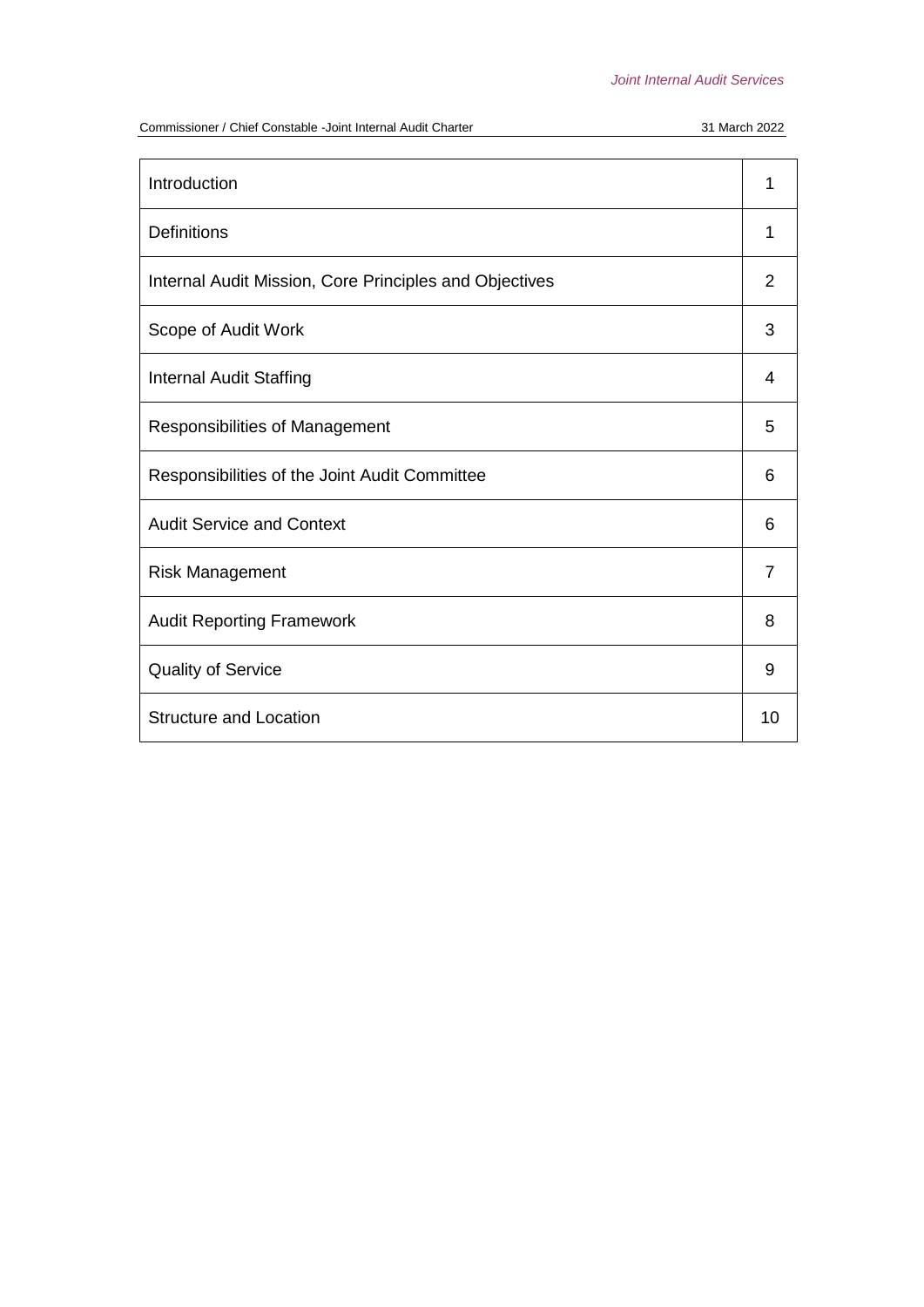#### **1 Introduction**

- 1.1 The Police and Crime Commissioner West Midlands (PCC) and the Chief Constable (CC) are both responsible for maintaining an effective Internal Audit function under the Accounts and Audit Regulations 2015. These regulations specifically require that a *"relevant authority must undertake an effective internal audit to evaluate the effectiveness of its risk management, control and governance processes, taking into account public sector internal audit standards or guidance."*
- 1.2 This Charter defines the purpose, authority and responsibility of the Internal Audit service and is consistent with the Public Sector Internal Audit Standards (2017), which are mandatory.
- 1.3 The Charter is periodically reviewed and approved by senior management and the relevant board (definitions provided in Section 2 below.)

#### **2 Definitions**

#### 2.1 **Internal Auditing**

The definition of Internal Auditing is a mandatory part of the PSIAS and is as follows:

*"Internal Auditing is an independent, objective assurance and consulting activity designed to add value and improve an organisation's operations. It helps an organisation accomplish its objectives by bringing a systematic, disciplined approach to evaluate and improve the effectiveness of risk management, control and governance processes."*

#### 2.2 **Assurance**

Assurance activity is defined as '*An objective examination of evidence for the purpose of providing an independent assessment on governance, risk management and control processes for the organisation. Examples may include financial, performance, compliance, system security and due diligence engagements.'*

#### 2.3 **Consultancy**

Consultancy activity is defined as *'Advisory and related client service activities, the nature and scope of which are agreed with the client, are intended to add value and improve an organisation's governance, risk management and control processes without the internal auditor assuming management responsibility. Examples include counsel, advice, facilitation and training.'*

#### 2.4 **Independence**

The PSIAS define independence as *'the freedom from conditions that threaten the ability of the internal audit activity to carry out internal audit responsibilities in an unbiased manner. To achieve the degree of independence necessary to effectively carry out the responsibilities of the internal audit activity requires the head of the activity to have direct and unrestricted access to senior management and the board. This can be achieved through a dual-reporting relationship. Threats to independence must be managed at the individual auditor, engagement, functional and organisational levels'.*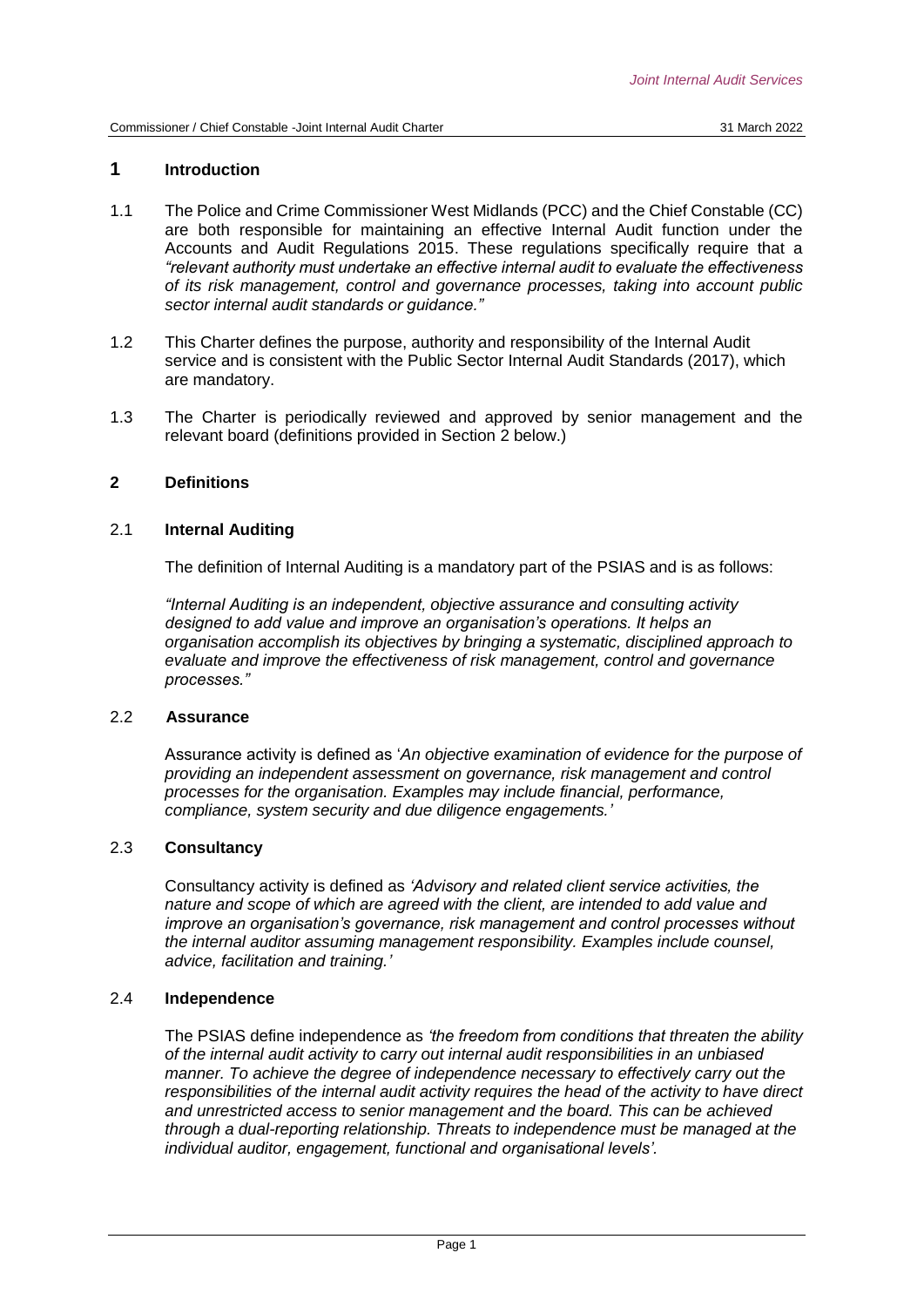#### 2.5 **Objectivity**

The PSIAS define objectivity as *'an unbiased mental attitude that allows internal auditors to perform engagements in such a manner that they believe in their work product and that no quality compromises are made. Objectivity requires that internal auditors do not subordinate their judgment on audit matters to others. Threats to objectivity must be managed at the individual auditor, engagement, functional and organisational levels'.*

#### 2.6 **The Chief Audit Executive**

The PSIAS describes the role of Chief Audit Executive as *'a person in a senior position responsible for effectively managing the internal audit activity in accordance with the internal audit charter and the mandatory elements of the International Professional Practices Framework.'*

The specific responsibilities of the Chief Audit Executive are undertaken by the Head of Internal Audit. Within this Charter, all references from here on are to the Head of Internal Audit.

#### 2.7 **The Board**

The PSIAS informs that the Board '…*may refer to an audit committee to which the governing body has delegated certain functions'*.

The Joint Audit Committee will perform the function of the Board. Within this Charter, all references from here on are to the Joint Audit Committee.

#### 2.8 **Senior Management**

The PSIAS does not provide a definition of 'senior management' however it does require that the Head of Internal Audit '*consults with senior management and the board and obtains an understanding of the organisation's strategies, key business objectives, associated risks and risk management processes'* when developing the risk based plan. It also states the Head of internal Audit *'has direct and unrestricted access to senior management and the board.'*

For the purposes of this Charter, Senior Management consists of the Chief Executive, the Chief Finance Officer (PCC), the Force Director of Commercial Services and the Deputy Chief Constable.

#### **3 Internal Audit Mission, Core Principles and Objectives**

3.1 The mission of the service is

"to *enhance and protect organisational value by providing risk-based and objective assurance, advice and insight.*"

In order to achieve this mission, Internal Audit must demonstrate achievement of the following core principles:

- Demonstrate integrity.
- Demonstrate competence and due professional care.
- Be objective and free from undue influence (independent).
- Align with the strategies, objectives, and risks of the organisation.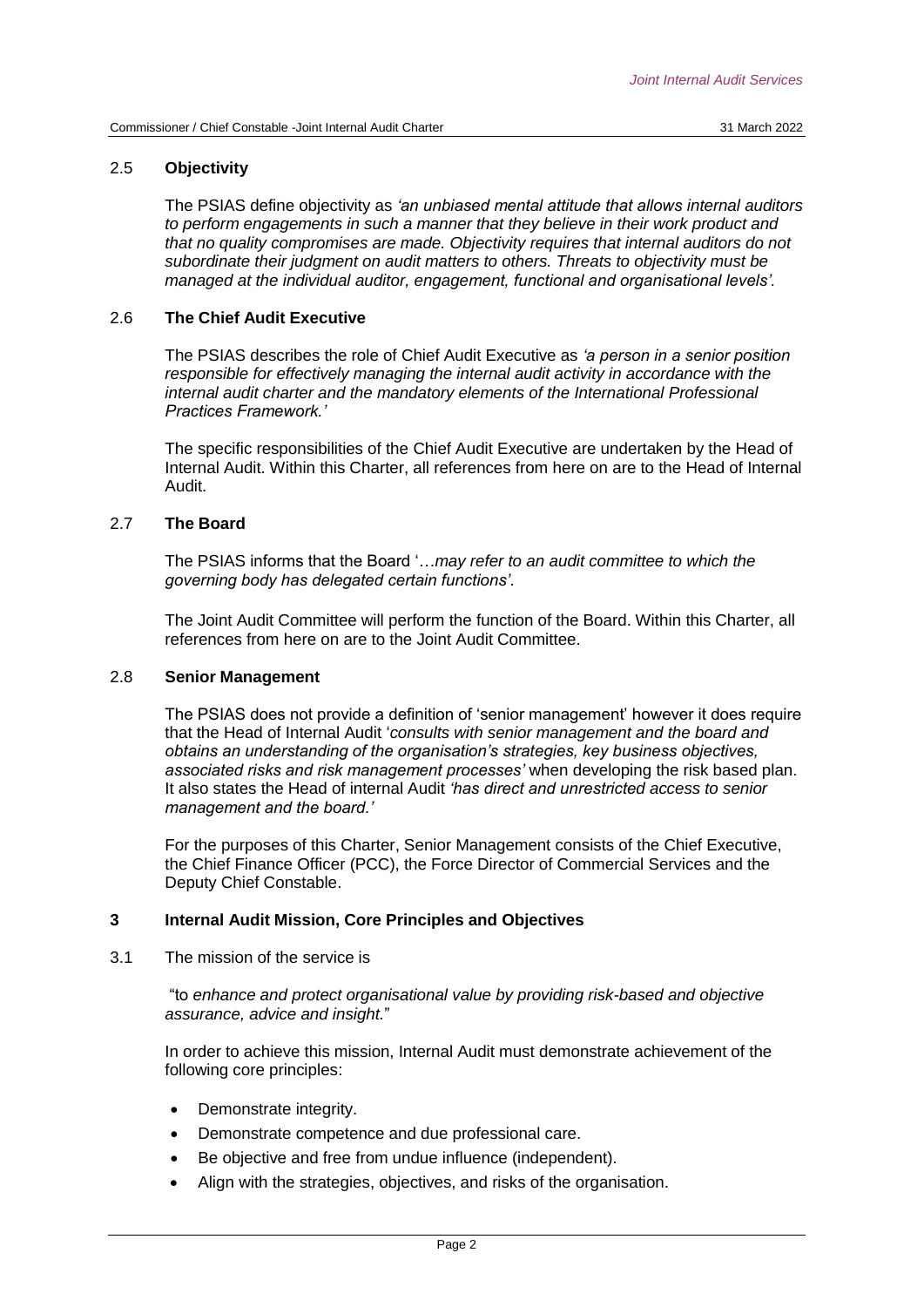- Be appropriately positioned and adequately resourced.
- Demonstrate quality and continuous improvement.
- Communicate effectively.
- Provide risk-based assurance.
- Be insightful, proactive, and future-focused.
- Promote organisational improvement.
- 3.2 The Internal Audit service evaluates the adequacy and effectiveness of controls in responding to risks within the PCC and CC's governance and operation systems regarding the:
	- achievement of the organisations' strategic objectives;
	- adequacy of risk management, identification, assessment and mitigation;
	- reliability and integrity of financial and operational information;
	- effectiveness and efficiency of operations and programmes
	- safeguarding of assets; and
	- compliance with laws, regulations, policies, procedures and contracts.
- 3.3 In addition, the other objectives of the function are to:
	- support the PCCs and Forces Section 151 officers in discharging their statutory duties for ensuring proper administration of the PCCWM / CC's financial affairs;
	- provide appropriate input to the Annual Governance Statements or other assurance processes of the PCC and CC;
	- support management to understand their exposure to risks and advise on risk management principles / methods;
	- supporting the Joint Audit Committee in fulfilling its governance responsibilities;
	- promote a counter fraud culture across the Office of the PCC and Force, through the effective implementation of the Anti-Fraud, Bribery and Corruption Policy; and
	- undertake consultancy type reviews and provide advice as requested by senior management of the PCC and Force.
- 3.4 Internal Audit will incorporate knowledge of controls gained from consulting engagements into evaluation of the organisation's control processes.

#### **4 Scope of Internal Audit**

- 4.1 The Internal Audit service role applies to all functions and services for which the PCC and CC is responsible. Internal Audit has unrestricted coverage of both organisations activities and unrestricted access to all records and assets which is necessary for it to effectively fulfil its responsibilities, however and wherever these are held. This includes information which is held or managed by third parties on the PCC and CC's behalf.
- 4.2 The Head of Internal Audit has direct access, as appropriate to:
	- All levels of management, including the PCC, the CC, the Chief Executive, the Chief Financial Officer (CFO) and the Force Chief Financial Officer (FCFO);
	- The Chair of the Joint Audit Committee and its members;
	- Employees of both organisations;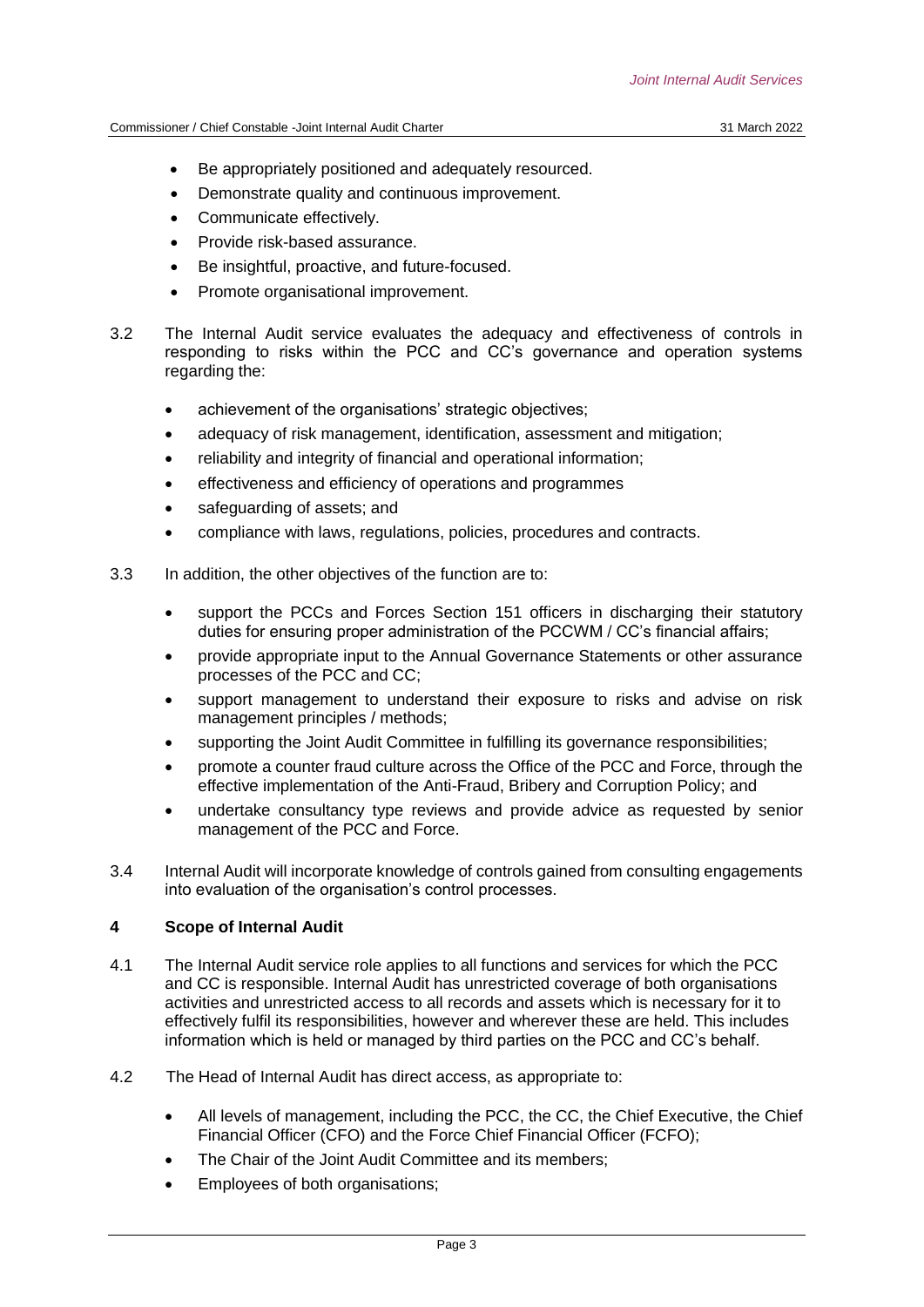- Agents of both organisations.
- 4.3 The Head of Internal Audit can report directly to the Joint Audit Committee and officers at any level.
- 4.4 The Internal Audit service is required (by the PSIAS) to be sufficiently independent of the activities it audits such that it can make impartial and effective professional judgements and recommendations. Independence is achieved through a combination of:
	- the organisational status of the service;
	- the objectivity of Internal Auditors and ensuring no conflicts of interest;
	- reporting in own name;
	- the freedom to report directly to the Joint Audit Committee; and
	- being free from direct responsibility for the development, implementation or operation of systems and procedures.
- 4.5 Should the independence or objectivity of the Internal Audit service be impaired in fact or appearance, the Head of Internal Audit will disclose details of the impairment to the CFO and /or the Chair of the Joint Audit Committee depending upon the nature of the impairment.
- 4.6 Internal Audit activity evaluates and contributes to the improvement of governance, risk management and control processes using a systematic and disciplined approach. Internal Audit assesses and makes appropriate recommendations for improving the governance process in its accomplishment of the following objectives:
	- promoting appropriate ethics and values within the organisation;
	- ensuring effective organisational performance management and accountability;
	- communicating risk and control information to appropriate areas of the organisation; and
	- co-ordinating the activities of and communicating information among the Joint Audit Committee, External and Internal Audit and management.
- 4.7 Internal Audit activity reviews the design, implementation and effectiveness of the organisation's ethics-related objectives, programmes and activities. It also assesses whether the information technology governance within the organisation supports the organisation's strategies and objectives.
- 4.8 Internal Audit activity also evaluates the potential for the occurrence of fraud and how the organisations manage fraud risk.

#### **5 INTERNAL AUDIT STAFFING**

- 5.1 The Head of Internal Audit will be professionally qualified (CMIIA, CCAB or equivalent) and will be suitably experienced.
- 5.2 The responsibility regarding the appointment and removal of the Head of Internal Audit is with the CFO. The CFO will review the performance appraisal of the Head of Internal Audit and feedback will also be sought from the Chair of the Joint Audit Committee.
- 5.3 The Head of Internal Audit ensures that Internal Audit resources are appropriate, sufficient and effectively deployed to achieve the approved plans.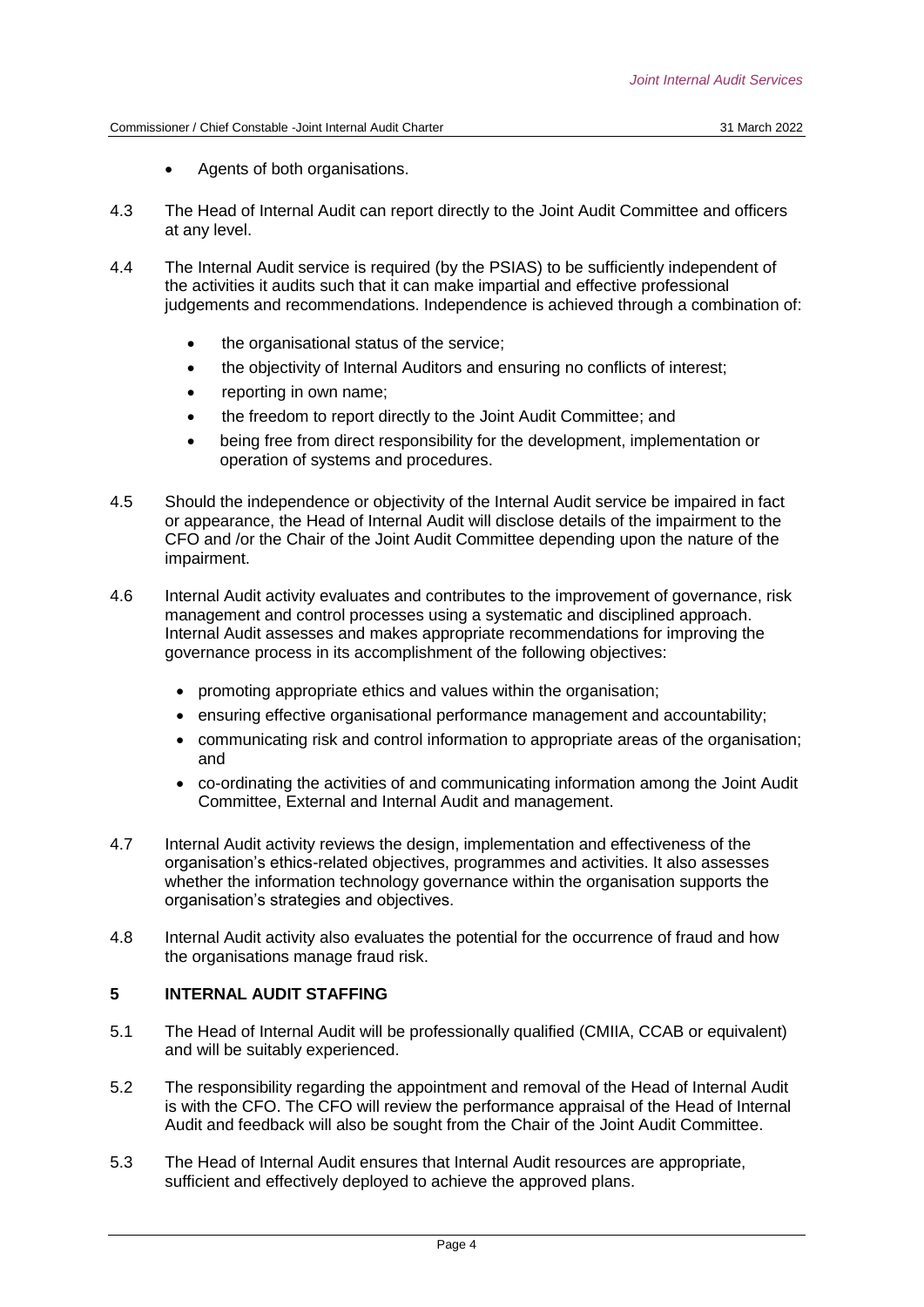- 5.4 Internal Audit will be appropriately staffed in terms of number, grade, qualification levels and experience to enable the Audit plan to be delivered effectively. This will be achieved through the recruitment of staff suitably skilled and experienced for the post appointed to and through the performance appraisal and development programme.
- 5.5 Internal Auditors will possess the knowledge, skills and other competencies needed to perform their individual responsibilities. Internal Auditors will enhance their knowledge, skills and other competencies through continuing professional development. The Head of Internal Audit will obtain competent advice and assistance if there is a lack the knowledge, skills or other competencies needed to perform all or part of an engagement.
- 5.6 Internal Auditors will have sufficient knowledge to evaluate the risk of fraud and the manner in which it is managed by both organisations, but will not all have the expertise of a person whose primary responsibility is detecting and investigating fraud. The responsibility for the investigation of fraud is set out in the Anti-Fraud, Bribery and Corruption Policy.
- 5.7 Internal Auditors will have sufficient knowledge of key information technology risks and controls and available technology-based audit techniques to perform their assigned work.
- 5.8 The Head of Internal Audit will decline a consulting engagement or obtain competent advice and assistance if the internal auditors lack the knowledge, skills or other competencies needed to perform all or part of the engagement.
- 5.9 Staff will apply the care and skill expected of a reasonably prudent and competent Internal Auditor.
- 5.10 The Head of Internal Audit ensures that resources are sufficient by matching the staffing levels to the requirements of the approved plans.
- 5.11 The Internal Audit service is not responsible for services outside of the delivery of Internal Audit. Where staff transfer internally to Internal Audit, the Head of Internal Audit will ensure they do not audit activities they were previously responsible for, for at least 18 months. This includes transfers after periods of secondment whilst undertaking professional training.

#### **6 RESPONSIBILITIES OF MANAGEMENT**

- 6.1 All levels of management have a role to identify key risks to their service and to ensure these risks are effectively mitigated to an adequate degree in accordance with both organisations' stated risk appetites. Management is also responsible for ensuring that staff are aware of the processes and procedures required to operate the internal control systems.
- 6.2 All managers can assist the process of Internal Audit by:
	- providing access at all reasonable times to premises, personnel, documents and assets that the Internal Auditors consider necessary for the purposes of their work;
	- giving information and explanations that are sought by the Internal Auditors in the course of their work;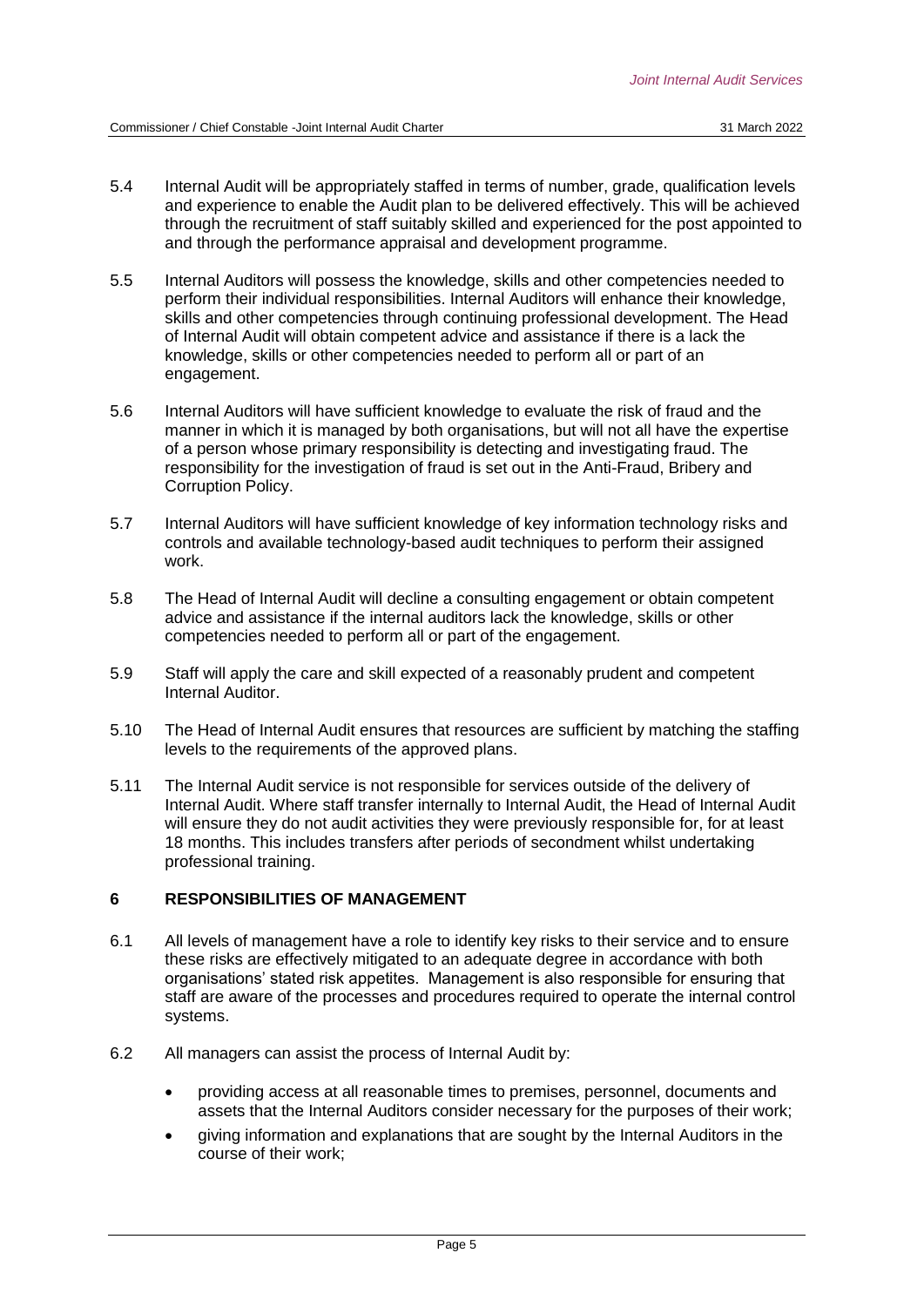- providing input to both the audit plans and the Terms of Reference for each review, to ensure attention is focused on areas of greatest risk;
- early notification to Internal Audit of plans for change, including new operational systems and processes;
- implementing agreed actions arising from audit recommendations in a timely and effective manner;
- immediately notifying the Head of Professional Standards / Head of Internal Audit of all suspicions of fraud, theft, or other irregularity, in accordance with the Anti-Fraud, Bribery and Corruption Policy. Pending investigation and reporting, the relevant senior manager/ member of Executive Team, in consultation with the Head of Internal Audit, should take all necessary steps to prevent further loss and to secure records and documentation against removal or alteration;
- ensuring that where key systems are managed by an external organisation that contractual documentation identifies, in consultation with the Head of Internal Audit, the Internal Audit arrangements for those key systems.
- 6.3 When the Head of Internal Audit concludes that management has accepted a level of risk that may be unacceptable to the organisation, he/she will discuss the matter with senior management. If the Head of Internal Audit determines that the matter has not been resolved, he /she will communicate the matter to the Joint Audit Committee. It is not the responsibility of the Head of Internal Audit to resolve the risk.

## **7 RESPONSIBILITIES OF THE JOINT AUDIT COMMITTEE**

- 7.1 The role of the Joint Audit Committee in relation to Internal Audit include:
	- To ensure its independence, objectivity and professionalism;
	- To support the effectiveness of the internal audit process;
	- To promote the effective use of internal audit within the assurance framework;
	- To advise the PCC and the CC on appropriate arrangements for Internal Audit;
	- To endorse the Internal Audit Plan; and
	- To consider progress reports and receive the annual opinion on the internal control environment.

#### **8 AUDIT SERVICES & CONTEXT**

- 8.1 The Head of Internal Audit is required to manage the provision of a complete audit service to both organisations. This includes:
	- Preparing audit plans, including resource requirements, in consultation with senior management, for review and approval by senior management and the Joint Audit Committee. These plans will be prepared using a risk based approach, aligned to the Corporate Risk Register, taking account of the risk maturity of the organisation and any Assurance Frameworks. They will include a risk assessment and will explain the approach to using any other sources of assurance and any work required to place reliance upon those other sources. The risk-based plans will incorporate or be linked to a strategic or high level statement of how the Internal Audit service will be delivered in accordance with this Charter and how it links to the organisational objectives and priorities. The plan will also explain how Internal Audit's resource requirements have been assessed;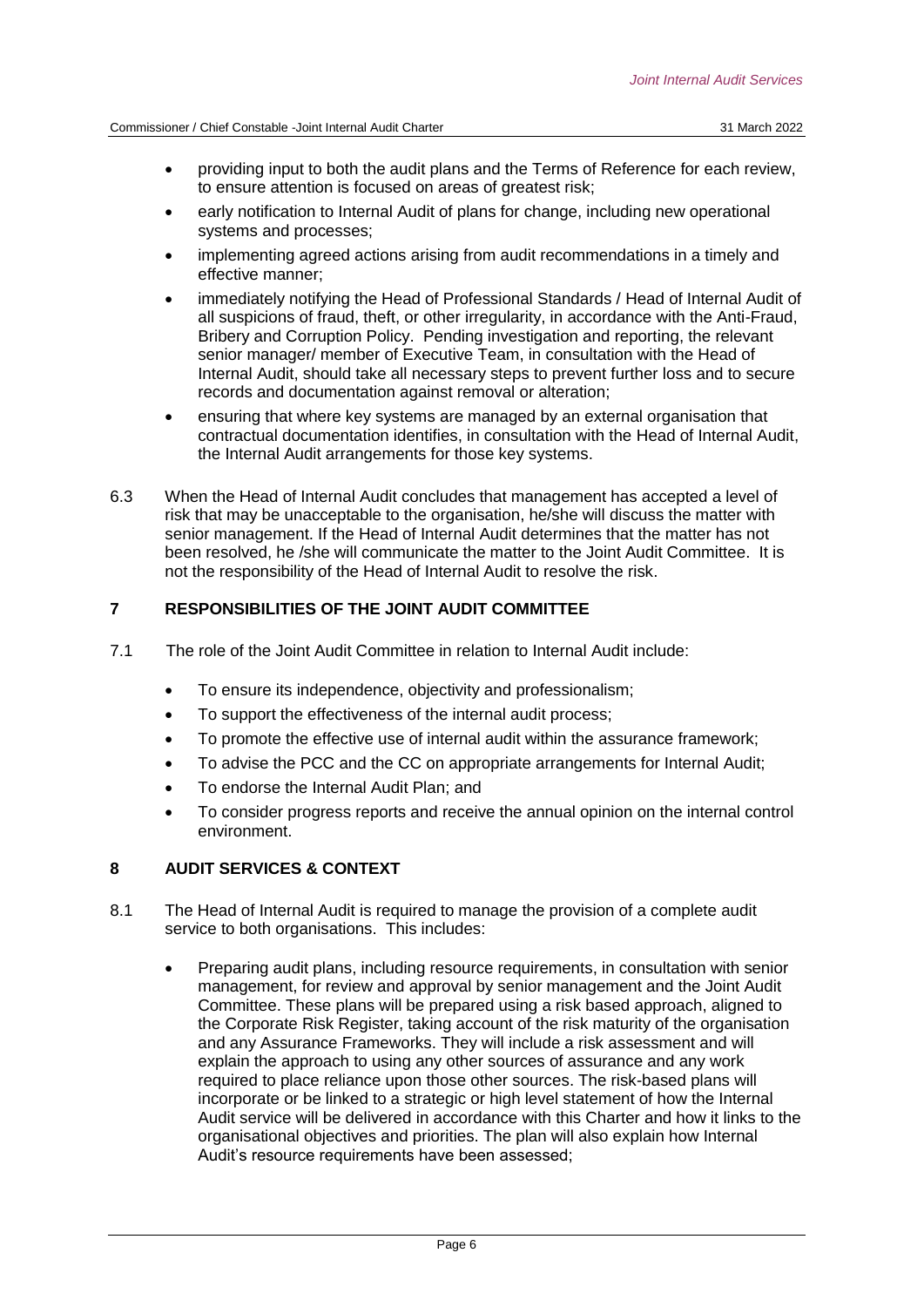- Where the Head of Internal Audit believes that the level of agreed resources will impact adversely on the provision of the annual Internal Audit opinion, the consequences will be brought to the attention of the Joint Audit Committee;
- Providing suitably skilled and experienced staff to undertake Internal Audit reviews:
- Working in conjunction with the authorities' External Auditors, whereby external audit places reliance on the work of Internal Audit;
- Undertaking Internal Audit reviews, including Value for Money reviews, in accordance with the approved Audit Plans and the Internal Audit Manual;
- Agreeing any amendments to the Audit Plan, in response to both organisations' business needs, with senior management. Any such amendments will be reported to the Joint Audit Committee;
- Considering accepting proposed consulting engagements based on the engagement's potential to improve management of risks, add value and improve the organisation's operations. Accepted engagements will be included in the plan;
- Seeking approval from the Joint Audit Committee for any significant additional consulting services not already included in the audit plan, prior to accepting the engagement;
- Assessing all requests for non-audit activity particularly where this activity may introduce a conflict of interest or impair independence. Where it is assessed that the non-audit activity does provide a potential conflict, the activity will not be performed unless appropriate mitigation activities are put in place to minimise the potential impact of the conflict;
- Providing an audit opinion on each individual review undertaken together with an Annual Audit opinion on the adequacy of the internal control framework operating within both organisations;
- Responding to requests for support, advice and guidance on implementing and/or improving control procedures for current and new systems.
- 8.2 The Joint Audit Committee will make appropriate enquiries of management and the Head of Internal Audit to determine whether there are inappropriate scope or resource limitations.
- 8.3 The Head of Internal Audit will also provide an audit opinion on each individual review undertaken for external clients together with an annual audit opinion on the adequacy of the internal control framework operating within those external organisations.
- 8.4 The Internal Audit service will be provided by an in-house service.

#### **9 RISK MANAGEMENT**

- 9.1 The Internal Audit team evaluate the effectiveness and contribute to the improvement of risk management processes through the internal auditor's assessment that:
	- organisational objectives support and align with each organisation's mission;
	- significant risks are identified and assessed, including the risk of fraud;
	- appropriate risk responses are selected that align risks with the organisation's risk appetite; and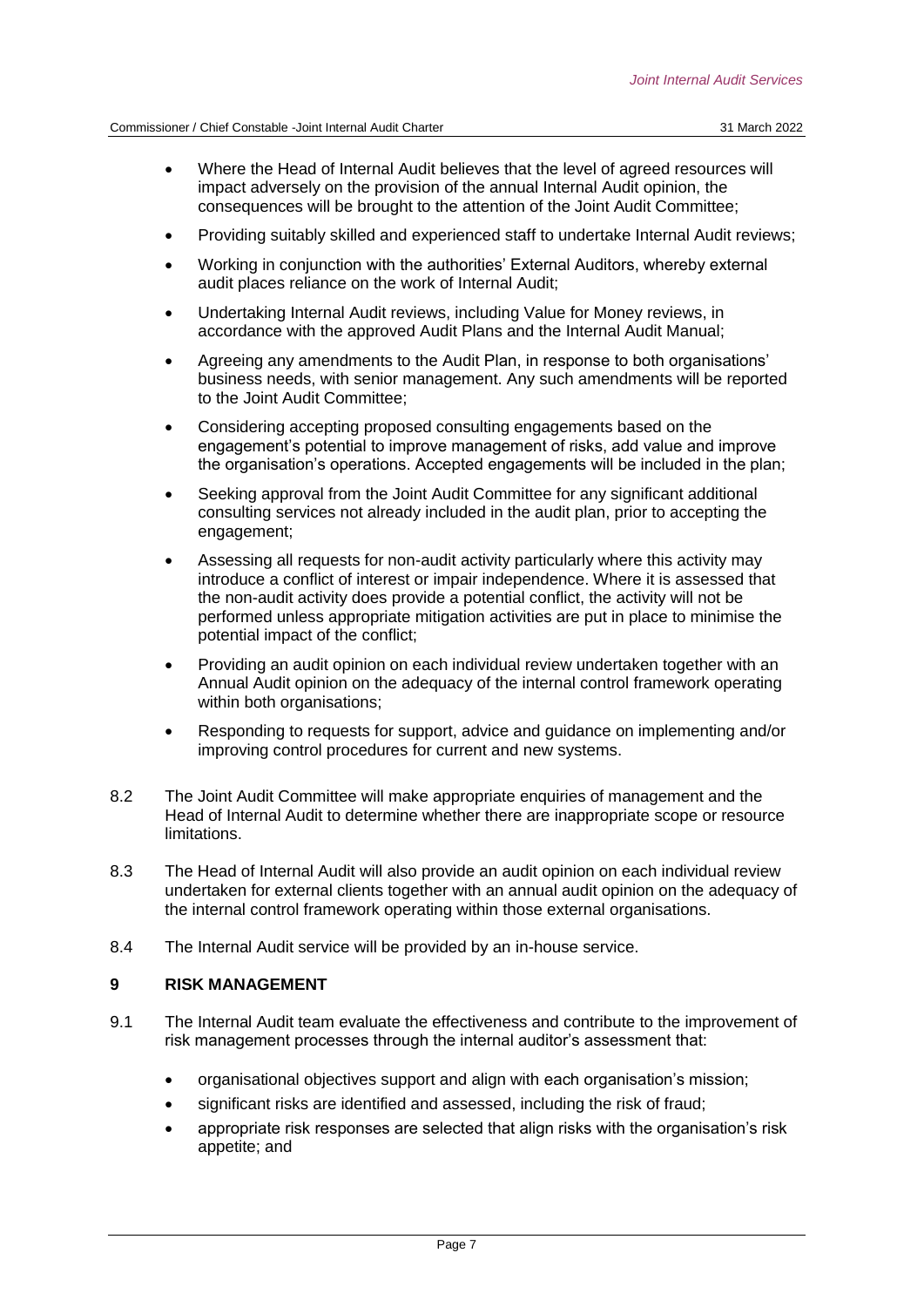- relevant risk information is captured and communicated in a timely manner across the organisations, enabling staff, management, the PCC and the Joint Audit Committee to carry out their responsibilities.
- 9.2 Internal Audit will evaluate risk exposures relating to the organisation's governance and operations systems regarding the:
	- achievement of the organisations' strategic objectives;
	- reliability and integrity of financial and operational information;
	- effectiveness and efficiency of operations and programmes;
	- safeguarding of assets; and
	- compliance with laws, regulations, policies, procedures and contracts.
- 9.3 During consulting engagements, Internal Auditors will address risk consistent with the engagement's objectives and will be alert to the existence of other significant risks. Internal Auditors will incorporate knowledge of risks gained from consulting engagements into their evaluation of the organisation's risk management processes.
- 9.4 When assisting management in establishing or improving risk management processes, Internal Auditors do not assume any management responsibility by actually managing risks.

#### **10 AUDIT REPORTING FRAMEWORK**

- 10.1 Internal Audit activity is undertaken to assist management fulfil their objectives of delivering services and contributing to overall strategic objectives. Outputs from Internal Audit work range from informal advice to formal written reports. The Internal Audit process allows management to have the opportunity to agree the factual accuracy of report content and to discuss the action plan.
- 10.2 Final reports are issued to management which include the engagement's objectives and scope, applicable conclusions and identify agreed actions showing responsibilities and implementation dates.
- 10.3 Final reports also include an opinion regarding the level of assurance that can be given for the control environment of the system or unit being audited.
- 10.4 Final reports issued to parties outside the organisation include limitations on distribution and use of the results.
- 10.5 Regular liaison meetings are held with senior management to discuss at a summary level, any issues or themes arising and to agree the timing and content of planned work.
- 10.6 Audit recommendations are followed up six months after final audit reports are issued, and any that remain outstanding will continue to be followed up every three months. The results of this follow up process, including whether senior management has accepted the risk of not taking action, are reported to the Joint Audit Committee.
- 10.7 Internal Audit reports to the Joint Audit Committee in accordance with the reporting timetable agreed with the Committee. This includes quarterly progress reports and an annual audit report which incorporates the following:
	- An Annual Audit Opinion;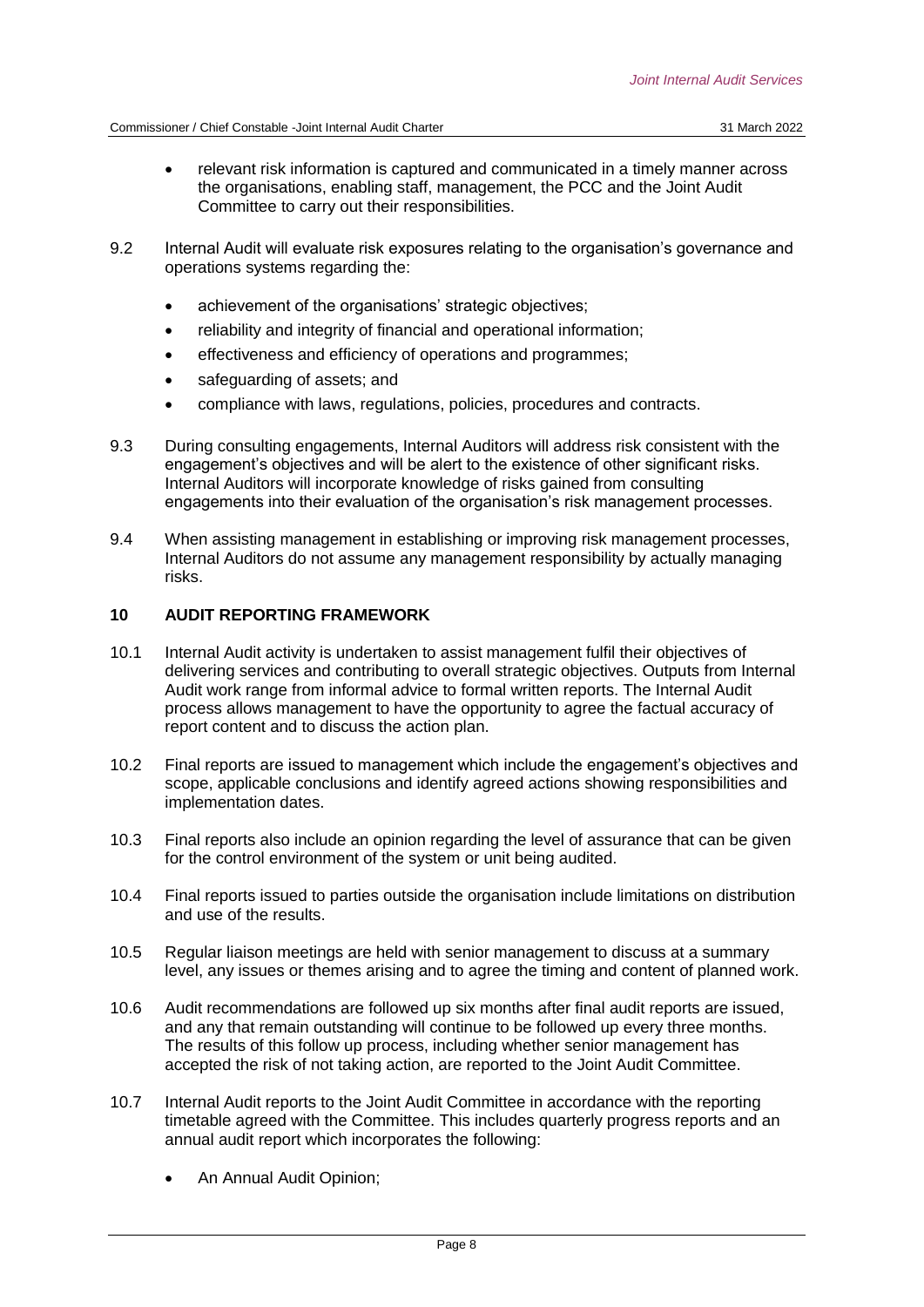- A summary of the work that supports the opinion;
- A statement on conformance with the UK Public Sector Internal Audit Standards and the results of the quality assurance and improvement programme.
- 10.8 The Annual Audit Opinion and report will be used to inform the Annual Governance **Statement**
- 10.9 In addition, the Head of Internal Audit will provide a report annually to senior management and the Joint Audit Committee outlining the contents and any updates to the Internal Audit Charter, including the Definition of Internal Auditing, the Code of Ethics and the Standards.

#### **11 QUALITY OF SERVICE**

- 11.1 Internal Audit operates in accordance with the Public Sector Internal Audit Standards. These include specific reference to the Code of Ethics which Internal Auditors in UK public sector organisations must conform to. This Code of Ethics includes the following principles: Integrity, Objectivity, Confidentiality and Competency. Breaches of the Code of Ethics will be evaluated and administered according to the Institute of Internal Auditors' Disciplinary Procedures. Disciplinary procedures of other professional bodies and employing organisations may apply to breaches of the Code of Ethics. If individual Internal Auditors have membership of a professional body then he or she must also comply with the relevant requirements of that organisation.
- 11.2 Internal Auditors must have an impartial, unbiased attitude and avoid any conflict of interest. They must also have regard to the Committee on Standards of Public Life's *Seven Principles of Public Life.* Adherence to expected standards will be subject to management overview through actions 11.3 and 11.4 below.
- 11.3 Internal review of work standards is undertaken through a system of management review involving senior audit staff and the Head of Internal Audit. This incorporates review of all audit documentation and reports prior to release to the relevant manager. Appropriate evidence of review is documented and retained. The Head of Internal Audit is responsible for reviewing and approving the final audit report before it is issued and for deciding to whom and how it will be disseminated. If these duties are delegated, the Head of Internal Audit retains overall responsibility.
- 11.4 If not otherwise mandated by legal, statutory or regulatory requirements, prior to releasing results to parties outside the organisation, the Head of Internal Audit will:
	- assess the potential risk to the organisation;
	- consult with senior management and / or legal counsel as appropriate; and
	- control dissemination by restricting the use of the results.
- 11.5 The Head of Internal Audit is responsible for communicating the final results of consulting engagements to clients. During consulting engagements, governance, risk management and control issues may be identified. Whenever these issues are significant to the organisation, they will be communicated to senior management and the Joint Audit Committee.
- 11.6 Quality questionnaires are issued to auditees at the end of each audit review. Completed questionnaires are recorded and monitored against Internal Audit's